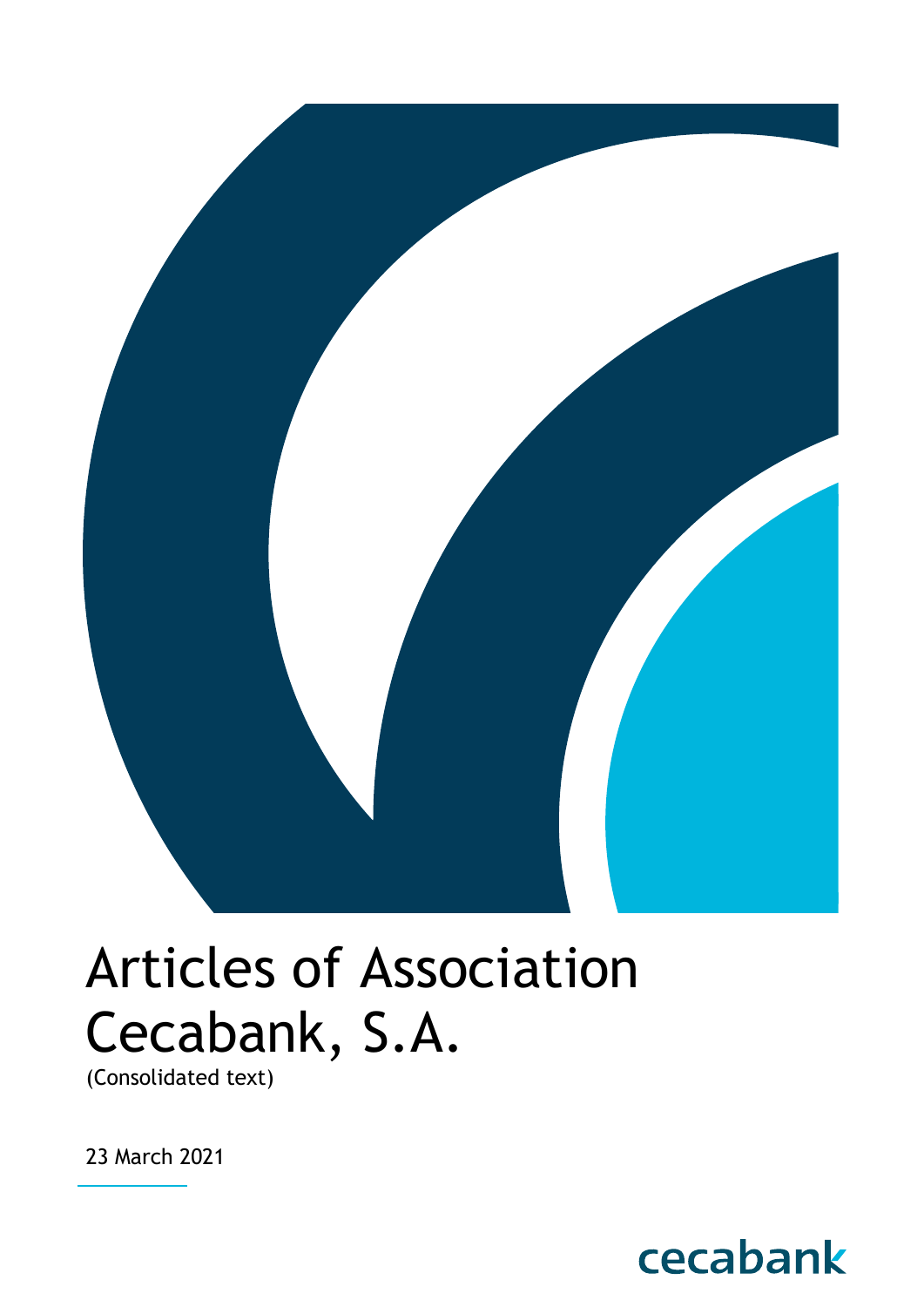## **PART I - The Company and its Capital**

## **Section 1.- Company Identification**

#### Article 1. Company name

The company shall be denominated "CECABANK, S.A." (hereinafter referred to as the "Company") and shall be governed by these articles of association and any other applicable laws or regulations.

#### Article 2. Objects of the Company

- 1. The objects of the Company are as follows:
	- (a) Carrying out all kinds of activities, transactions and services typical of the banking business in general or directly or indirectly related to it, as permitted under the applicable legislation, including the provision of investment and ancillary services and carrying out insurance brokerage services.
	- (b) The provision of technological, administrative and consulting services to Public Administrations, as well as any other public or private entities.
	- (c) The acquisition, possession, enjoyment and transfer of all kinds of securities.
- 2. The activities which constitute the objects of the Company may be indirectly carried out in full or in part, in any form allowed by law and, in particular, through the ownership of shares or a stake in companies or entities whose objects are identical, similar or supplementary to such activities.

#### Article 3. Term

The Company shall have an indefinite term.

The Company began its operations on the date of its incorporation, notwithstanding that the banking activity may not begin until the Company has been registered at the Special Registry of the Bank of Spain.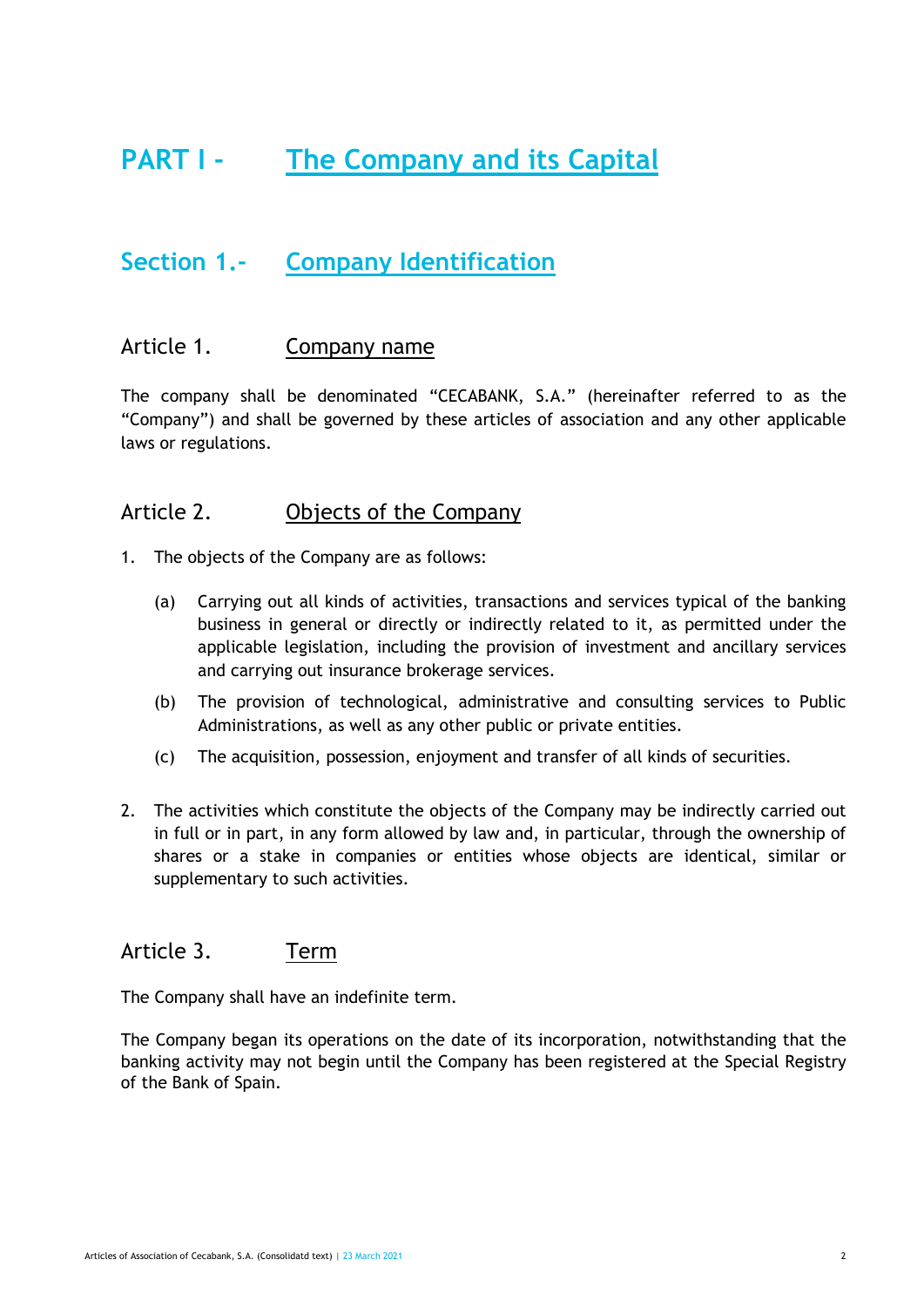#### Article 4. Registered office and branches

- 1. The Company has its registered office and tax address at Calle Alcalá 27, Madrid.
- 2. The Board of Directors has the authority to agree move the registered office within the same municipal district.
- 3. The Board of Directors also has the authority to decide or agree on the creation, removal or transfer of branches, delegations, representative establishments or offices of the Company, in the national territory and overseas. It may also decide to provide any services inherent to its object without the need for a permanent establishment.

## **Section 2.- Share Capital and Shares**

#### Article 5. Share Capital

The share capital is 112,256,540.00 Euros, divided into 112,256,540 nominative shares with a nominal value of one euro each, all of which are fully subscribed and paid-up, of the same class and series and are numbered sequentially from 1 to 112,256,540, both inclusive.

#### Article 6. Shareholder rights

- 1. Shares grant their legitimate holders the condition of shareholders and the rights recognised by the law and in these articles of association, including in particular the following:
	- (a) The right to participate in the distribution of the company profits and the assets resulting from liquidation.
	- (b) Pre-emption rights in the issue of new shares or convertible bonds.
	- (c) The right to attend and vote at general meetings
	- (d) The right to challenge company resolutions
	- (e) The right to receive information

The scope of all the shareholder rights is determined by the applicable law and these articles of association.

2. Shareholders shall exercise their rights in relation to the Company in a loyal manner and in accordance with the requirements of good faith.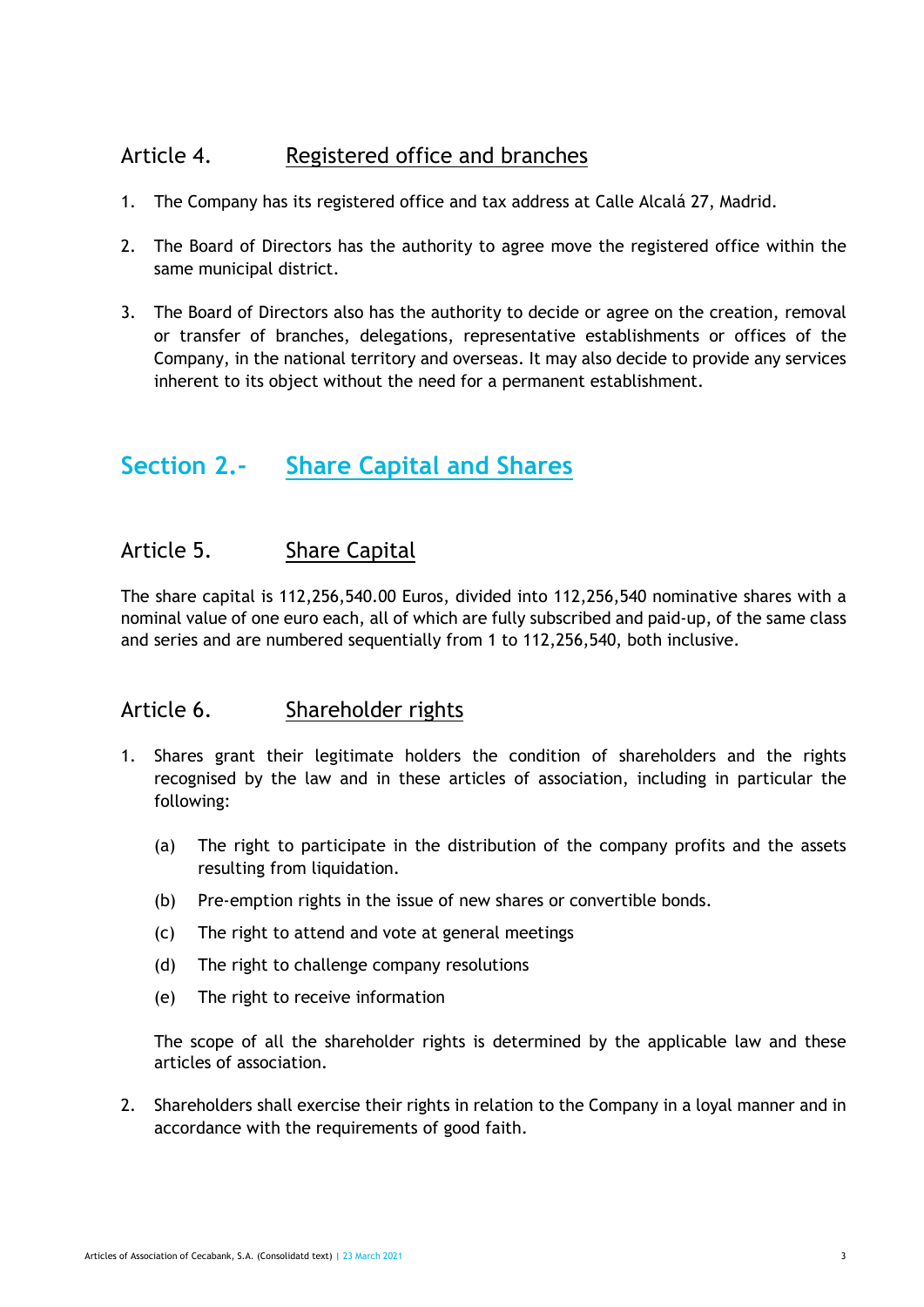#### Article 7. Co-ownership, beneficial ownership, pledges and other rights over the shares

- 1. Each share is indivisible. Co-owners of a share shall be required to appoint a single person to exercise shareholder rights and shall be jointly and severally liable to the Company for any obligations arising from their status as shareholders.
- 2. The rules governing co-ownership, beneficial ownership, pledges and seizure of shares in the Company shall be as determined by Articles 126 to 133 of the Capital Companies Act, its supplementary regulations or any others which may replace them.

#### Article 8. Representation of the shares

- 1. The shares shall be represented by means of nominative certificates, which may be single or consolidated certificates.
- 2. Shareholders shall be entitled to the delivery, free of expenses, of the certificate or certificates representing their shares. In the case of consolidated certificates, the shareholder shall be entitled to request from the Company, subject to the cancellation of those that it presents for this purpose, to issue as many single certificates as shares they own, or one or several consolidated certificates representing a number of shares different to that shown on the certificate or certificates the replacement of which is requested.
- 3. The Company shall keep a register of nominative shares, duly notarised, for the purposes provided for by law. Any shareholder, by request, is entitled to examine the aforementioned record.
- 4. Shareholders shall be entitled to obtain a certificate of the content of the register in respect of shares recorded in their name as long as the certificates by means of which they are to be represented, have not been printed and delivered.

#### Article 9. Limitations on the free transfer of the shares

- 1. If shares in the Company should be transferred by any means, the shareholders of the Company shall have pre-emption rights over the shares in question according to the following terms:
	- (i) Any shareholder planning or intending to transfer inter vivos all or part of their shares for valuable consideration (the "Transferor"), shall provide written notice to the chairman of the board of directors, stating the number, class and series of the shares they wish to transfer, the name, address and nationality of the person to whom they wish to transfer them (the "Purchaser") and, if it is a legal entity, the actual owners of its capital, as well as the price or consideration for each share and the transaction conditions (the "Notice").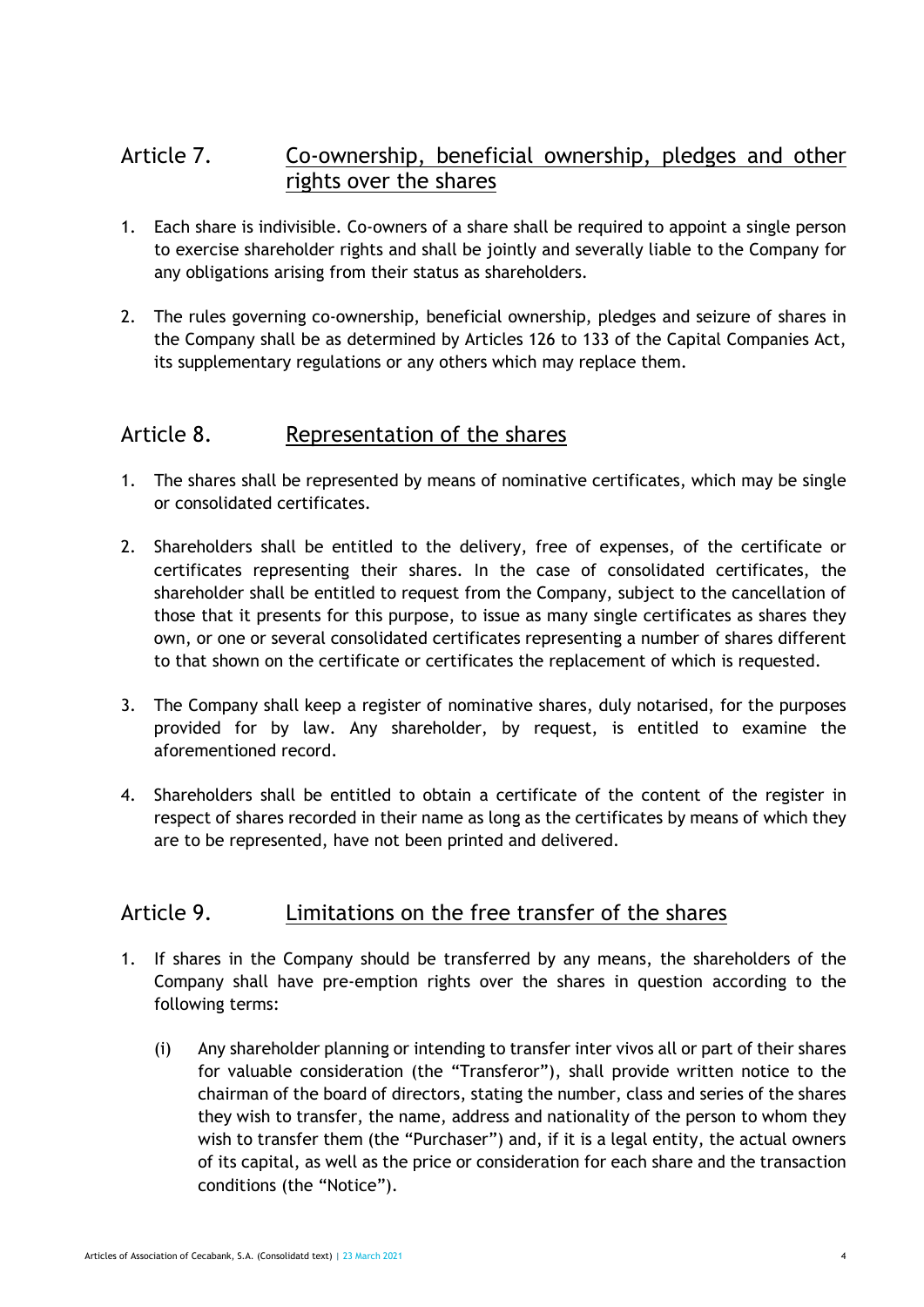- (ii) Within a period of 5 calendar days from receipt of the Notice, the chairman of the board of directors, by urgent post or any adequate means of communication, shall simultaneously send a copy of the Notice to all the shareholders registered in the register of shares on the day the copy is sent, in case they should wish to exercise their pre-emption rights over such shares (the "Notice to Shareholders"). The Notice to Shareholders shall be sent to the postal or email address shown in the aforementioned register.
- (iii) Within a period of 10 calendar days from the date of the Notice to Shareholders, any shareholder who wishes to do so, either individually or jointly with other shareholders, may exercise the pre-emption rights over all of the shares offered, sending written notice by any means to the chairman of the board of directors. Those who do not answer within the aforementioned period shall be deemed to have waived these rights.
- (iv) Within a period of 5 calendar days from the day following that on which the term granted to shareholders to exercise their pre-emption rights expires, the chairman of the board of directors shall proceed with the allocation of the shares among the shareholders who have exercised the rights in question in the established time and form.

If there are several shareholders who have exercised the rights, the shares shall be allocated in proportion to the total of the nominal value of the shares owned by them.

The allocation of the shares to shareholders who have jointly exercised the preemption rights shall be carried out in accordance with the rules established by the interested parties. Failing that, the rule of allocation in proportion to the nominal value held, shall be applied.

If none of the shareholders chooses to acquire the shares, the Company may acquire the shares for itself in the legally permitted manner.

- (v) Once the shares have been allocated, the chairman of the board of directors shall notify the Transferor of the name and address of the shareholders to whom the shares are allotted and the number of shares allocated to each one. The same notice shall be sent to each of the shareholders to whom the shares are allotted. The shares of the Transferor referred to in the Notice shall be transferred to the transferees within a period of 15 calendar days. Notice to the Transferor shall also be required if the Company is allotted the shares.
- (vi) The price and conditions of the acquisition of the shares shall be those of the Notice sent to the chairman of the board of directors. If all or part of the price should be deferred, in accordance with the provisions of the Notice, it shall be a prerequisite for the acquisition of the shares, that a credit institution guarantees the payment of the deferred price, unless the transferee is a credit institution.
- (vii) In cases in which the planned transfer is for valuable consideration not arising from a sale, or is not for valuable consideration, the price of the purchase of the shares by the remaining shareholders who make use of their pre-emption rights shall be that established by mutual agreement of the parties and, failing that, the fair value of the shares on the date on which the Notice is sent to the Company. Fair value shall be deemed to be that determined by an auditor of the Company. In this case, the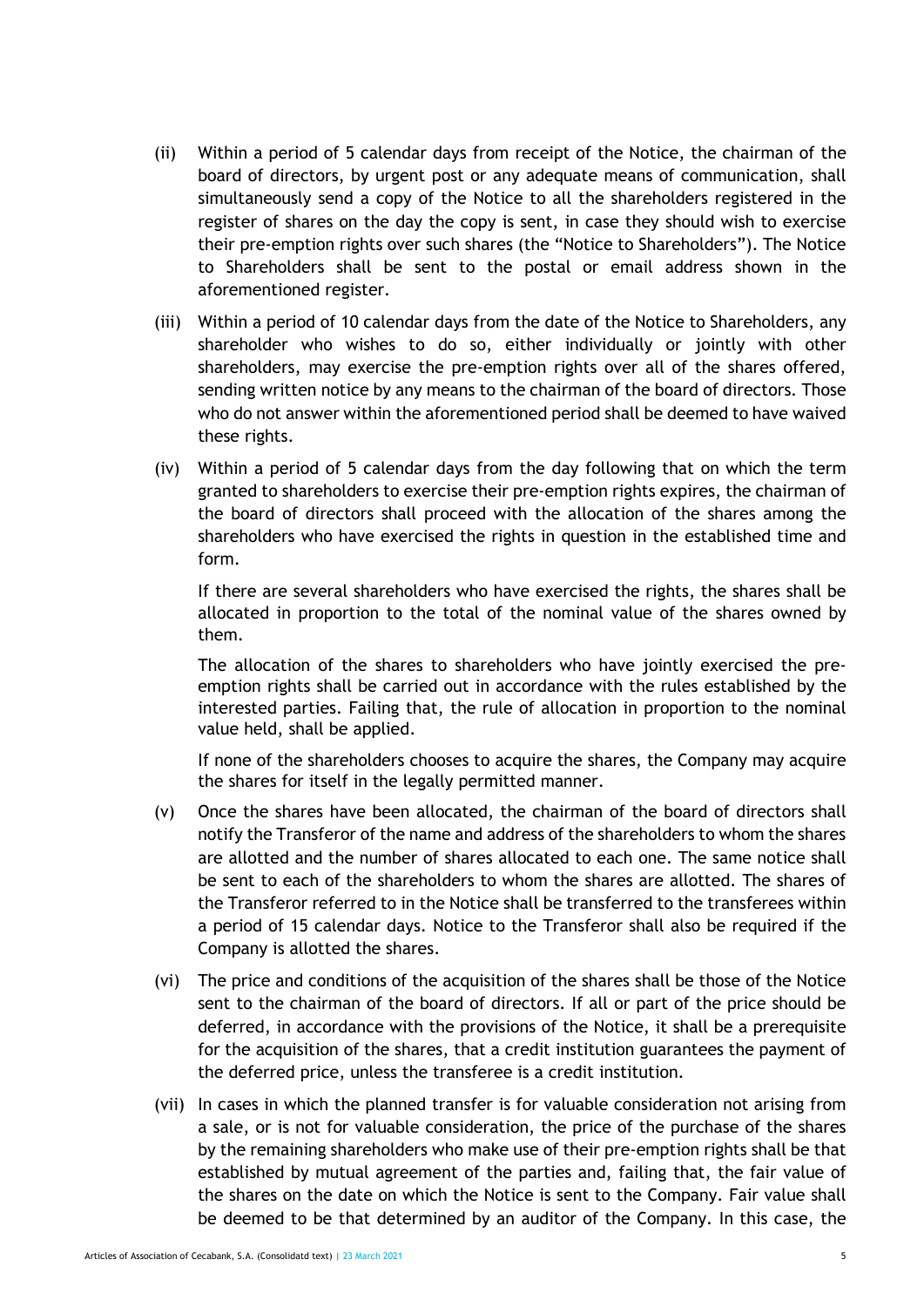auditor's fees shall be paid by the Transferor and the transferees, each party being liable to pay half of such fee.

(viii) Once 20 calendar days have elapsed since the Notice to the Shareholders was issued, and the Transferor has not received the notice referred to in paragraph (v) above, the shareholder shall be free to transfer the shares to the Purchaser under the terms indicated in the Notice. The transfer shall be made no more than one month after the aforementioned period of 20 calendar days has elapsed.

If the transfer is not made within the aforementioned period, the shareholder may not submit a new transfer proposal until one year has elapsed since the date of the previous one.

2. In cases of acquisition of shares as a consequence of a judicial or administrative enforcement procedure, a process of transfer by universal succession, the winding-up of the company which owns the shares in question or mortis causa, the chairman of the board of directors may refuse to register the transfer in the register of nominative shares, and propose one or more purchasing shareholders or offer the acquisition of the shares by the Company.

The proposal of the purchaser or purchasers shall be made through a notary public within a maximum period of 45 calendar days from the day on which registration in the register of nominative shares is requested.

For this purpose, within a period of 10 calendar days from receipt of the registration request, the chairman of the board of directors, by post or any adequate means of communication, shall simultaneously send a copy of the proposal to all the shareholders registered in the register of nominative shares in case they should wish to exercise their right to acquire the shares.

The exercise of the right of acquisition, acquisition of the shares and notice of registration to the applicant shall all be carried out according to the provisions of points (iii) to (v) of section 1 of this Article.

The acquisition by the Company of its own shares shall be subject to the legal provisions regulating the acquisition of own shares.

The acquisition price of the shares shall be their fair value on the day on which registration in the register of nominative shares has been requested, and shall be determined by agreement between the parties or, failing that, by an auditor appointed by the Companies Registrar for this purpose. In this case, the auditor's fees shall be paid by the Company and the transferee, each party being liable to pay half of such fee.

3. The system set out in this Article shall also be applicable to the transfer of the pre-emption rights or free allotment rights.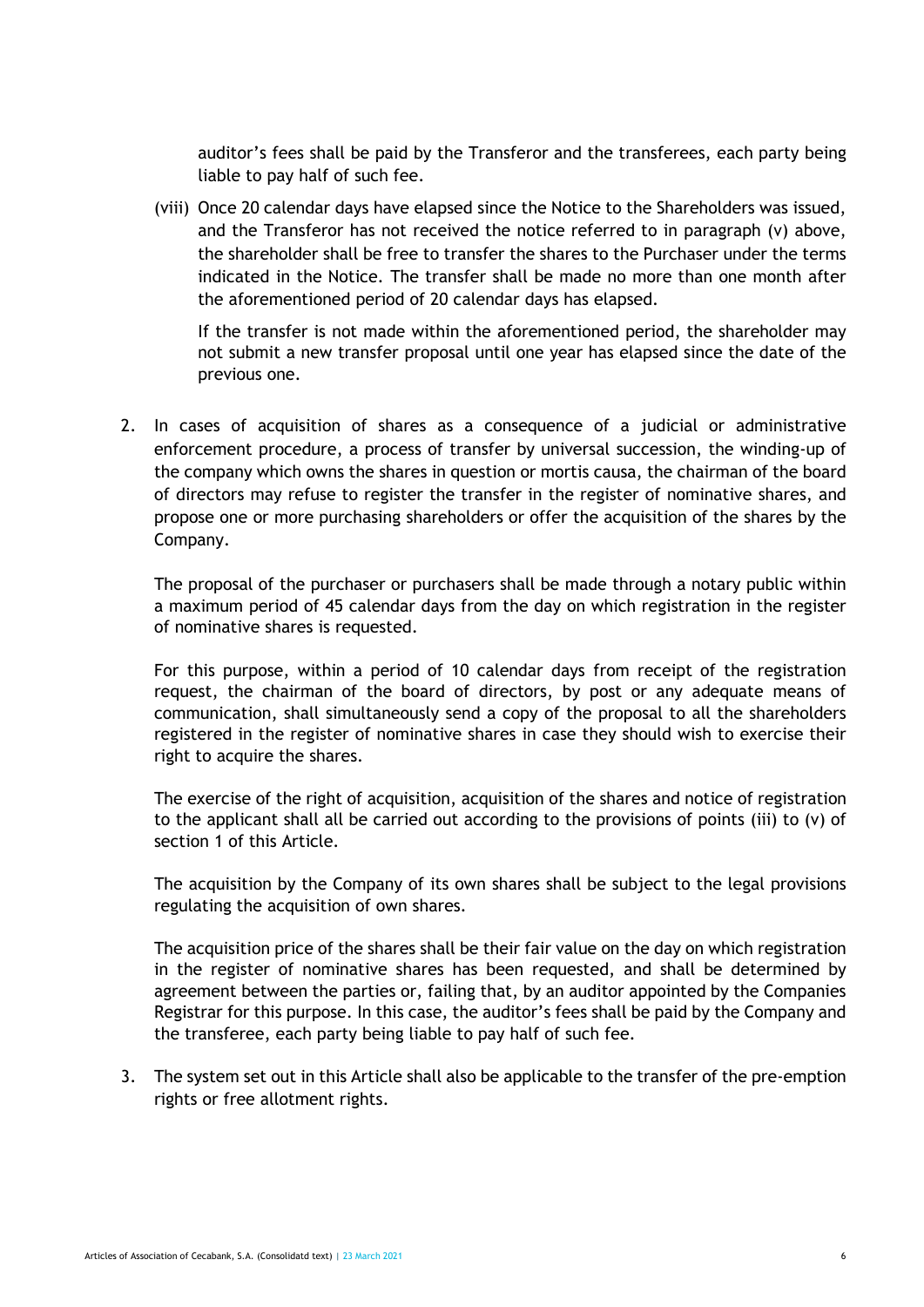#### Article 10. Unpaid subscriptions

When there are partially paid-up shares, the shareholder shall make payment in the form and at the time determined by the board of directors within a maximum period of five years from the date of the resolution to increase capital. The method and other details of the payment shall be governed by the provisions of the resolution to increase capital.

## **Section 3.- Increase and reduction in capital**

#### Article 11. Increase in capital

- 1. An increase in capital may be undertaken by means of an issue of new shares or an increase in the nominal value of already existing shares and, in both cases, the consideration may consist of non-monetary or monetary contributions, including the offsetting of receivables or the conversion of available profits or reserves already shown in the equity of the Company. An increase in capital may also be undertaken partly through new contributions and partly through the conversion of profits or reserves.
- 2. When an increase in capital has not been fully subscribed within the period stipulated for this purpose, the capital shall be increased by the amount actually subscribed, unless specified otherwise in the resolution to increase capital.

#### Article 12. Authorised capital

- 1. The general shareholders meeting may delegate to the board of directors the power, once or several times, to agree an increase in share capital up to a certain amount, at the time and for the amount that it decides and within the limitations established by law. The delegation may include the power to exclude pre-emption rights. Unless otherwise stipulated in the delegation resolution, the board of directors shall be authorised to issue ordinary voting shares or non-voting shares.
- 2. The general meeting may also delegate to the board of directors the power to determine the date on which the previously adopted resolution to increase capital is to be carried out and establish its conditions with regard to any matter not stipulated by the shareholders' meeting.

#### Article 13. Reduction in capital

1. A reduction in capital may be undertaken by means of a decrease in the nominal value of the shares, or a redemption or consolidation of shares and, in all cases, it shall be for the purpose of repaying the contributions made, releasing unpaid subscriptions, establishing or increasing reserves or restoring the balance between the Company's share capital and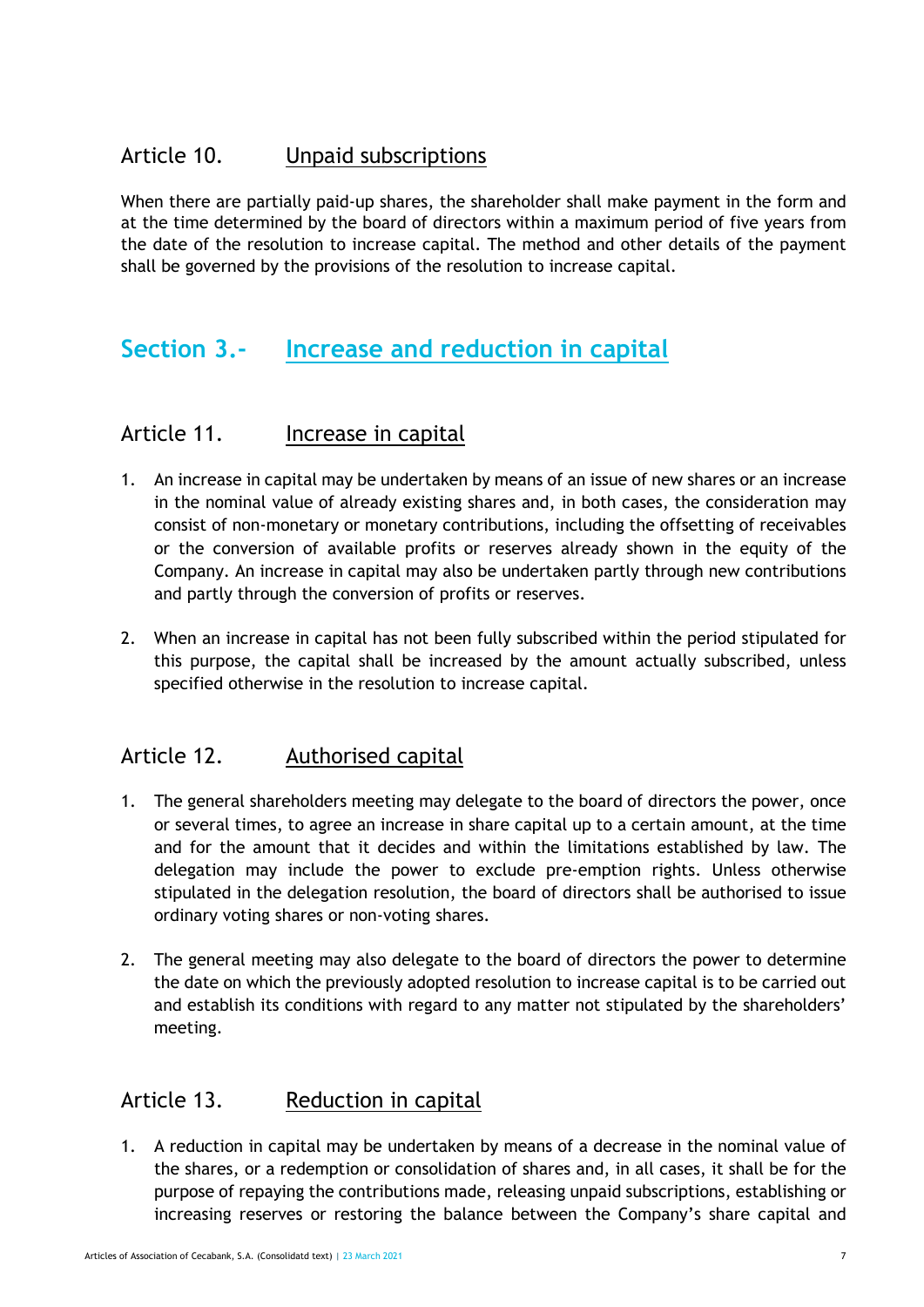decreased shareholders' equity arising from losses, as well as any other purpose allowed by law.

2. In the case of a reduction in capital by means of repayment of the contributions made, the payment to the shareholders may be made in kind, provided that the assets or securities to be delivered meet the conditions stipulated in Article 42.4 below.

## **Section 4.- Issue of bonds and other securities**

#### Article 14. Issue of bonds and other debt instruments

- 1. The Company may issue bonds in accordance with the terms provided for by law.
- 2. The general meeting may delegate to the board of directors the power to issue simple or convertible and/or exchangeable bonds, mortgage covered bonds or any other mortgage instruments, as well as other securities which recognise or create a debt. The board may make use of this power once or several times and for a maximum period of five years.
- 3. The general meeting may also authorise the board to determine the time at which the agreed issue must be carried out, as well as setting any other conditions not stipulated in the resolution of the shareholders' meeting.
- 4. The Company may underwrite issues of securities made by its subsidiaries.

#### Article 15. Convertible and/or exchangeable bonds

Convertible and/or exchangeable bonds may be issued with a fixed exchange ratio (determined or determinable) or a variable exchange ratio. The issue agreement shall determine whether the power of conversion or exchange is granted to the bondholder or to the Company or, if applicable, whether conversion must necessarily take place at a particular moment in time.

The pre-emption rights of the shareholders in relation to the issue of convertible and/or exchangeable securities may be excluded according to the terms stipulated by law.

#### Article 16. Other securities

1. The Company may issue notes, warrants, preferential shares or any other securities not stipulated in the above articles, complying with the requirements established by applicable legislation.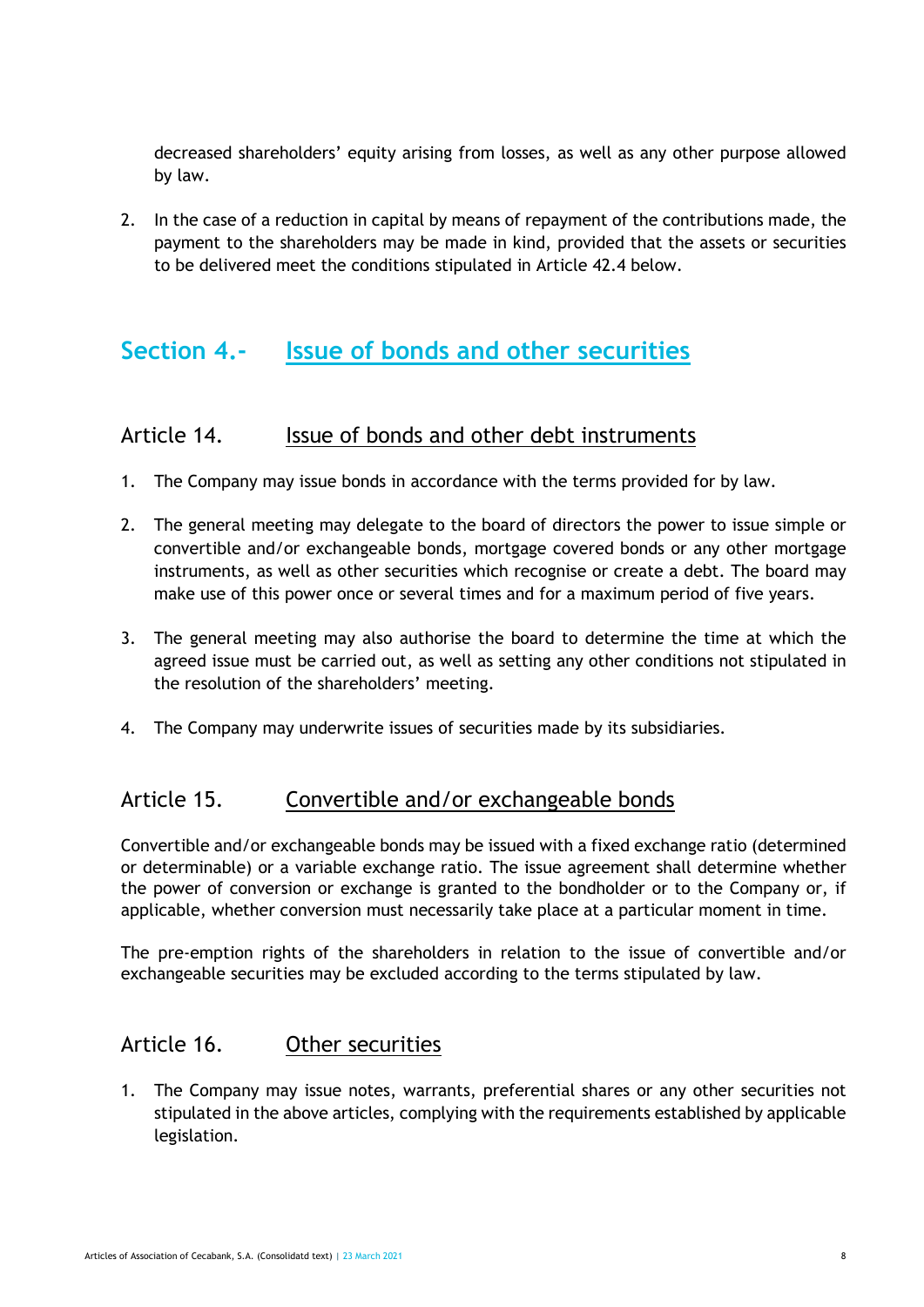- 2. The general meeting may delegate the power to issue the securities in question to the board of directors. The board may make use of this power once or several times and for a maximum period of five years.
- 3. The general meeting may also authorise the board to determine the time at which the agreed issue must be carried out, as well as setting any other conditions not stipulated in the resolution of the shareholders' meeting.

## **PART II – GOVERNING BODIES OF THE COMPANY**

## **Section 1.- Governing bodies of the Company**

#### Article 17. Governing bodies and allocation of powers

- 1. The governing bodies of the Company are the general meeting of shareholders and the board of directors, which shall have the powers granted to them by law and by these articles of association, as well as any delegated bodies that the board may designate.
- 2. The general meeting has the authority to decide on all the matters attributed to it by the applicable law and by these articles of association. In particular, these include, but are not limited to, the following:
	- (a) In relation to the members of the board of directors:
		- (i) Appointing the directors and their replacements, as well as ratifying any provisional appointments of such directors made by the board itself, examining and, if applicable, approving their performance.
		- (ii) Dismissing the directors and their replacements, if applicable, before the end of their mandate, as well as revoking any provisional appointments made by the board itself.
		- (iii) Adopting resolutions on the exercise of a corporate liability action.
	- (b) Appointing and dismissing the auditors.
	- (c) Appointing and dismissing the liquidators.
	- (d) Approving, if applicable, the running of the company, the annual accounts and deciding on the allocation of profit, as well as approving, if applicable, the consolidated annual accounts.
	- (e) Adopting resolutions on the declaration of dividends.
	- (f) Adopting resolutions on the issue of bonds.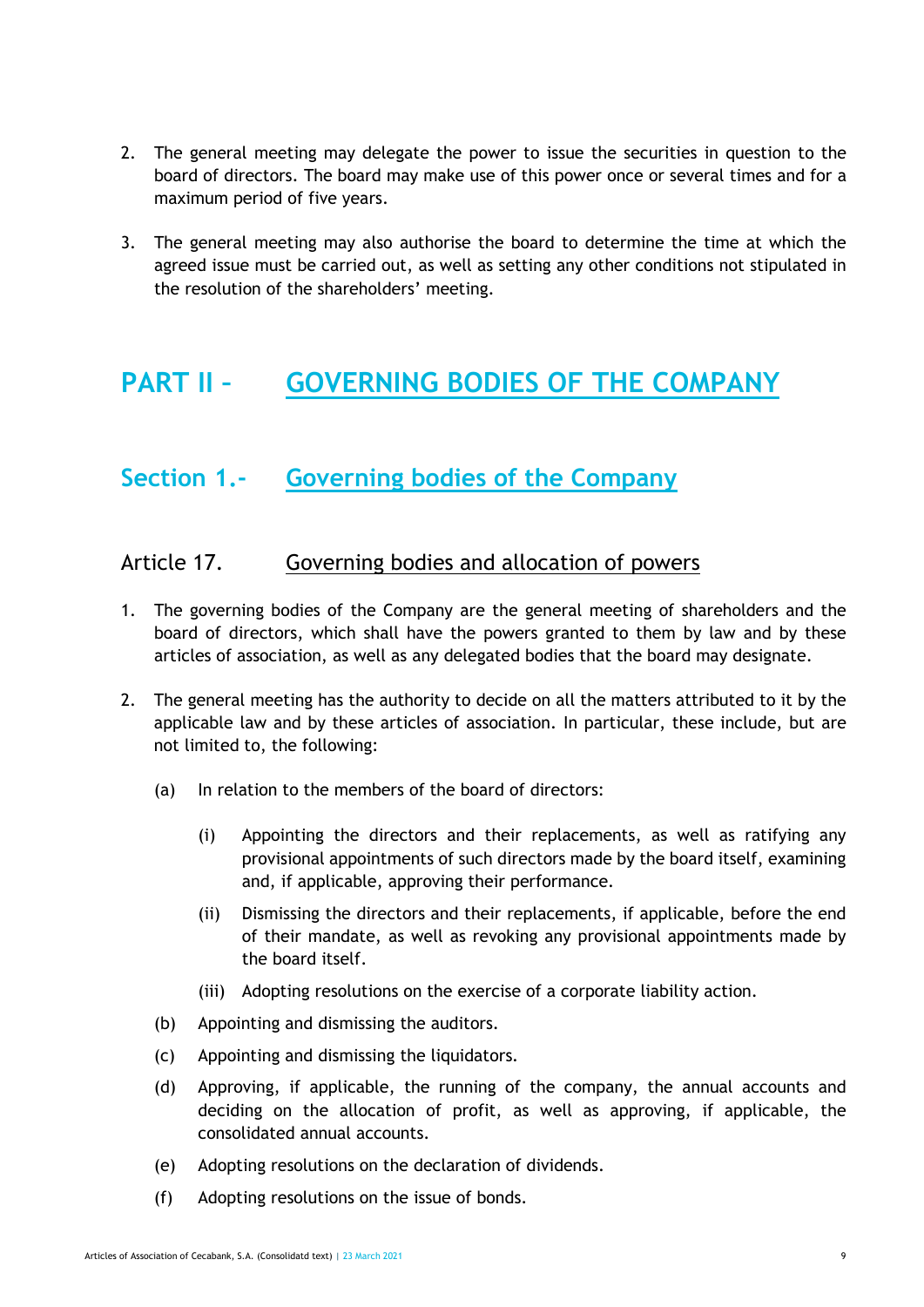- (g) Adopting resolutions on increases or reductions in capital and the issue of convertible or exchangeable bonds.
- (h) Adopting resolutions on the removal or limitation of pre-emption rights.
- (i) Adopting resolutions on company restructuring operations (mergers, demergers, divestitures, spin-offs, transformation, overall assignment of assets and liabilities and any other operations which essentially have the same effect as the above) and the transfer of the registered office overseas.
- (j) Approving, if applicable, the internal regulations of the general meeting.
- (k) Adopting resolutions on any other amendments to the articles of association.
- (l) Authorising the board of directors to increase the share capital and issue bonds or other securities, according to the provisions of applicable legislation and these articles of association.
- (m) Authorising the acquisition of own shares.
- (n) Adopting resolutions on the admission to trading of the shares of the Company in any regulated market.
- (o) Adopting resolutions, if applicable, on the acquisition, disposal or contribution to another company of essential assets. The essential nature of the asset is assumed when the amount of the transaction exceeds twenty-five percent of the value of the assets shown in the latest approved balance sheet.
- (p) Adopting resolutions on the winding-up or liquidation of the Company, as well as any operations the effect of which is equivalent to the liquidation of the Company.
- (q) Approving the final statement of affairs.
- (r) Deciding on any matters submitted to it by resolution of the board of directors.
- 3. Any powers which are not attributed to the general meeting by law or by the articles of association shall fall to the board of directors, which may in turn delegate them to an executive committee and to one or more directors according to the terms stipulated in these articles of association and the delegation resolution.

## **Section 2.- The general meeting**

#### Article 18. Classes of general meetings

- 1. General meetings may be ordinary or extraordinary.
- 2. Ordinary general meetings must necessarily be held within the period stipulated in applicable legislation, in order to assess company management, approve the accounts for the previous year, if applicable, and decide on the allocation of profit, as well as approving the consolidated accounts, if applicable, notwithstanding its power to address and decide on any other business on the agenda. The ordinary general meeting shall nevertheless be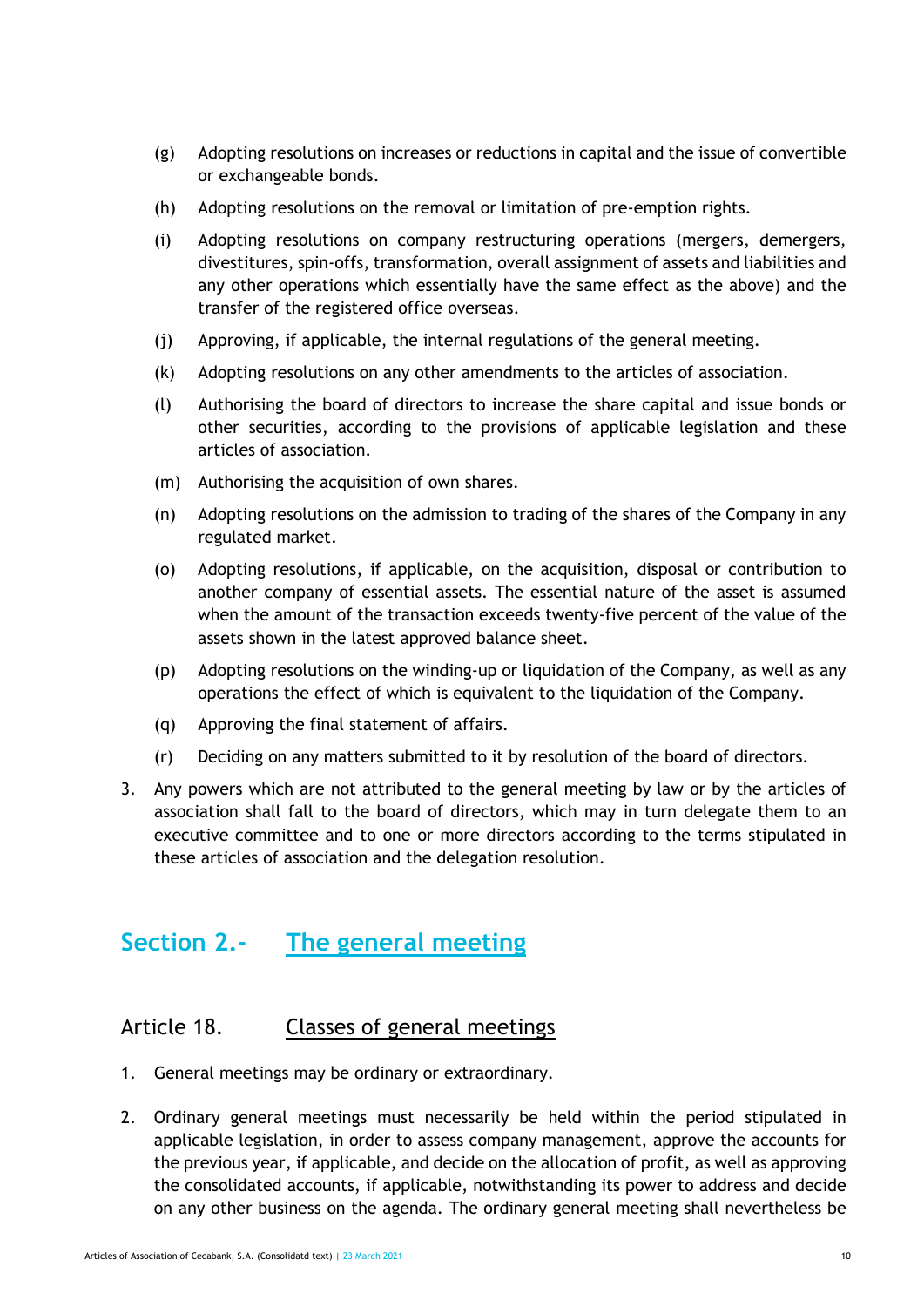valid even if notice has not been given or it has been held after the legally established term.

- 3. Any meeting not provided for in the previous section shall be deemed an extraordinary general meeting.
- 4. All general meetings, whether ordinary or extraordinary, are subject to the same rules of procedure and competence.

#### Article 19. Notice of the general meeting

- 1. The board of directors shall give notice of the general meeting by means of publication of the notice on the Company website according to the provisions of the Companies Act. Additionally, notice of the meeting may voluntarily be published in one of the newspapers with the largest circulation in the province in which the registered office of the Company is located.
- 2. In addition, the board of directors shall give notice of the general meeting when requested to do so by shareholders who hold at least 5% of the share capital. The nature of the business to be dealt with at the meeting must be stated in such request. The board of directors shall draw up the agenda, which must include the business referred to in the request.
- 3. Shareholders representing at least 5% of the share capital shall also be entitled to request and obtain from the board of directors the publication of an addendum to the notice of the meeting according to the terms stipulated in the Companies Act.

#### Article 20. Place and time of the meeting

- 1. The general meeting shall be held on the date, at the time and in the place indicated in the notice of the meeting, in or outside the municipal district in which the Company has its registered office.
- 2. If the place in which the meeting is to be held is not indicated in the notice of the meeting, it shall be deemed that the meeting shall be held at the registered office of the Company.
- 3. Any general meetings which take place with remote attendance, as well as any resolutions adopted at such meetings by means of the written voting procedure, and in any event without an in-person meeting, shall be deemed to be held at the registered office.

#### Article 21. Right of attendance

1. The holders of any number of shares registered in their name in the register of nominative shares, five days prior to the date on which the meeting is to be held, and who are up-to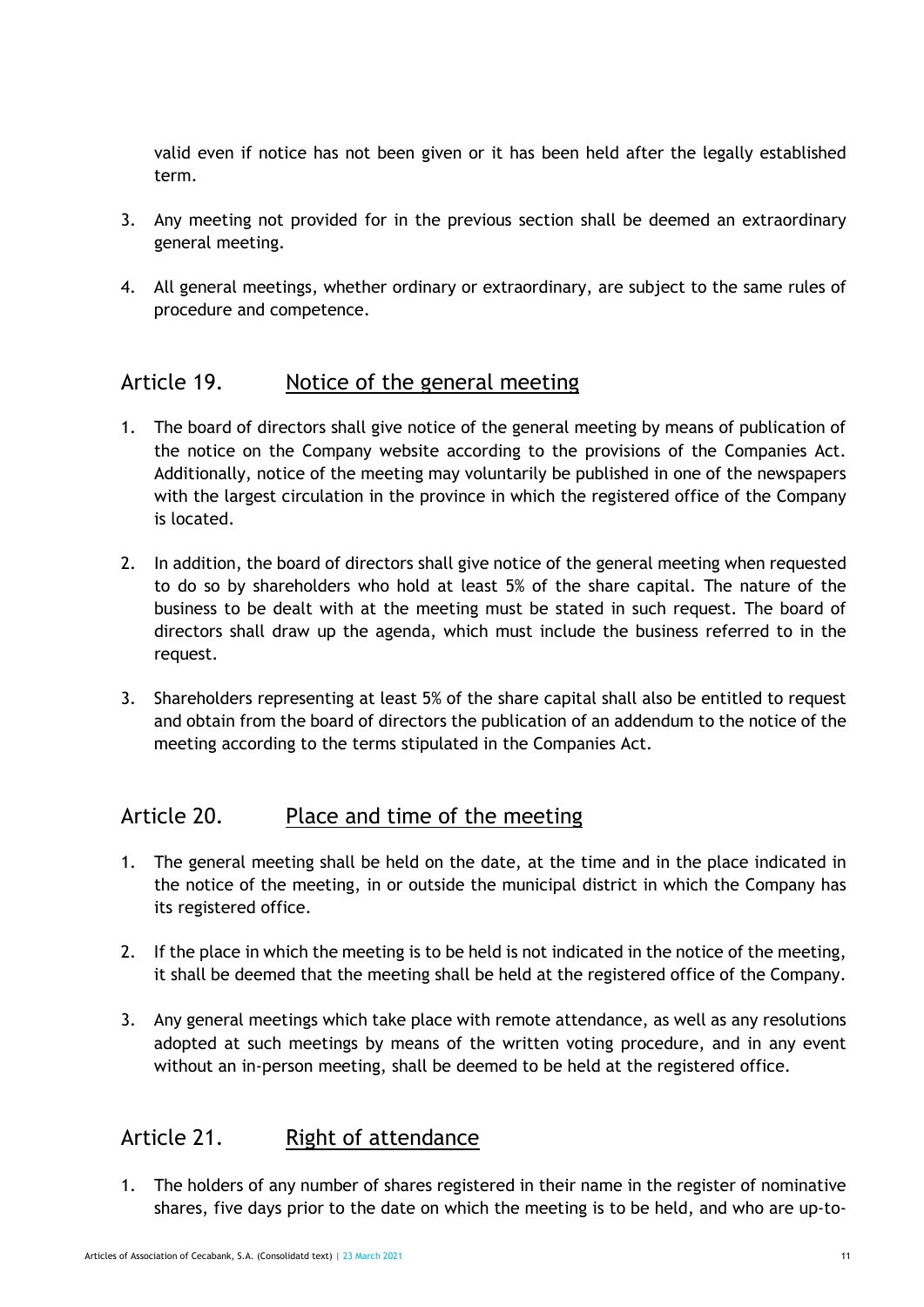date with the payment of any call payments, shall be entitled to attend the general meetings.

- 2. Generally speaking, the general meeting will be held in person on the date, at the time and in the place indicated in the notice of the meeting.
- 3. When agreed by the board of directors, remote attendance may be authorised in the notice of the meeting according to the provisions contained in the Capital Companies Act and the rules specified by the board of directors in the resolution approving the notice of the meeting, as well as in accordance with the internal regulations of the general meeting. In these cases, the means used to hold the general meeting shall duly guarantee the identity of the shareholders or their proxies, and that all interactions and communication during the meeting are in real time, thus ensuring that it takes place in a single session. The secretary of the general meeting shall recognise the identity of the shareholders or their proxies, noting this in the minutes, deeming them to be present at the meeting for all purposes.
- 4. In addition, in the notice of the meeting the board of directors may authorise general meetings to be held without the physical presence of the attendees, in accordance with the provisions of any exceptional legislation passed in the event of extraordinary circumstances, such as situations relating to public health, or the provisions of general capital companies' legislation. Holding a general meeting entirely remotely shall in any event be subject to the identity and legitimacy of the shareholders or their proxies being duly guaranteed and all the attendees being able to effectively participate in the meeting by means of appropriate remote communication media, such as audio or video. They shall also have the additional option of sending written messages during the course of the general meeting, in order to exercise in real time any rights to speak, receive information, make proposals or vote to which they may be entitled, and to follow the contributions made by the other attendees by the aforementioned means. A general meeting held entirely remotely shall be deemed to be held at the registered office.
- 5. For any other matters relating to these entirely remote general meetings that are not provided for by law or in these Articles of Association, the general rules applicable to inperson general meetings will be applied, and adapted where appropriate to their particular characteristics, according to the terms established in the internal regulations of the general meeting.
- 6. The directors shall attend the general meetings, notwithstanding the fact that their attendance shall not be necessary for the proceedings to be valid.
- 7. The chairman of the general meeting of shareholders may authorise any person he deems appropriate to attend the meeting. However, the general meeting may revoke such an authorisation.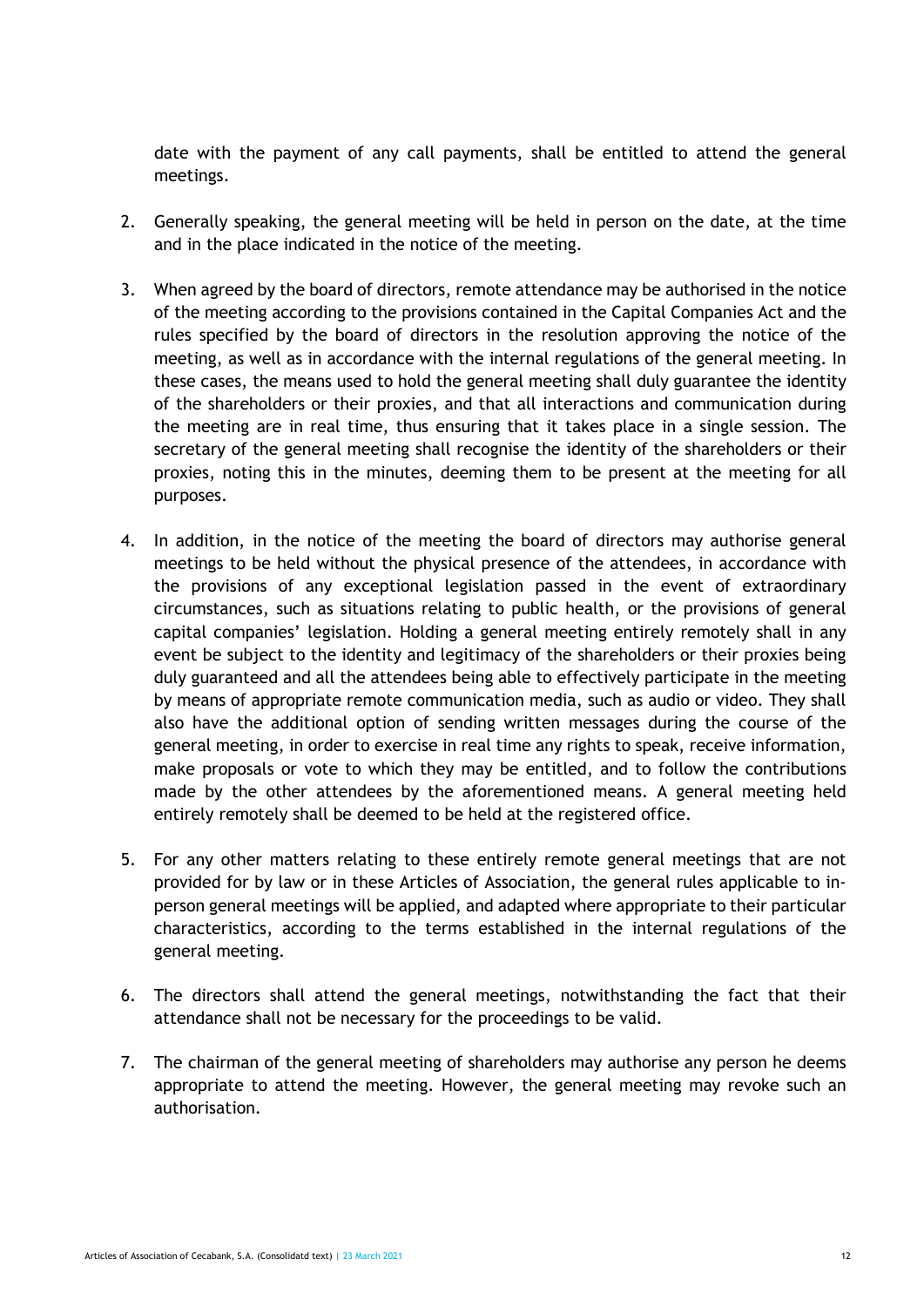#### Article 22. Representation by proxy

- 1. Any shareholder who is entitled to attend the general meeting may be represented by proxy, even if the proxy in question is not a shareholder, provided it complies with the requirements and formalities set out in these articles of association and, if applicable, those of the applicable law.
- 2. Proxies shall always be revocable. Attendance at the general meeting by the represented shareholder shall be deemed a revocation of the proxy granted, whatever the date of the proxy in question. The proxy shall also be rendered ineffective by a transfer of shares taking place at least five days in advance of the date on which the meeting is held on first call and, of which the Company had prior notice.
- 3. The chairman of the general meeting shall be authorised to establish the validity of the proxies granted and the compliance with the requirements of attendance to the meeting, and may delegate this duty to the Secretary.

#### Article 23. Quorum for general meetings

- 1. Ordinary or extraordinary general meetings shall have quorum on first or second call when the shareholders present or represented hold the percentage of voting shares established by the applicable law.
- 2. The validity of the quorum shall be determined with respect to each of the resolutions to be adopted, and the agenda shall be limited, if applicable, to matters for which there is a quorum.
- 3. Notwithstanding the above, general meeting shall be valid constituted as an universal general meeting of shareholders provided that all of the share capital is present or represented and all the attendees unanimously agree to the meeting being held and to the agenda of the proceedings.
- 4. Any absences which occur once the general shareholders' meeting has been validly constituted shall not affect the proceedings.
- 5. The attendance of the directors of the Company shall not be necessary for the valid constitution of the general meeting, even if it is held as a universal shareholders meeting, notwithstanding the duties of directors in accordance with the provisions of the applicable law.

#### Article 24. Chairing committee of the general meeting

1. The chairing committee of the general meeting shall be made up of its chairman and secretary.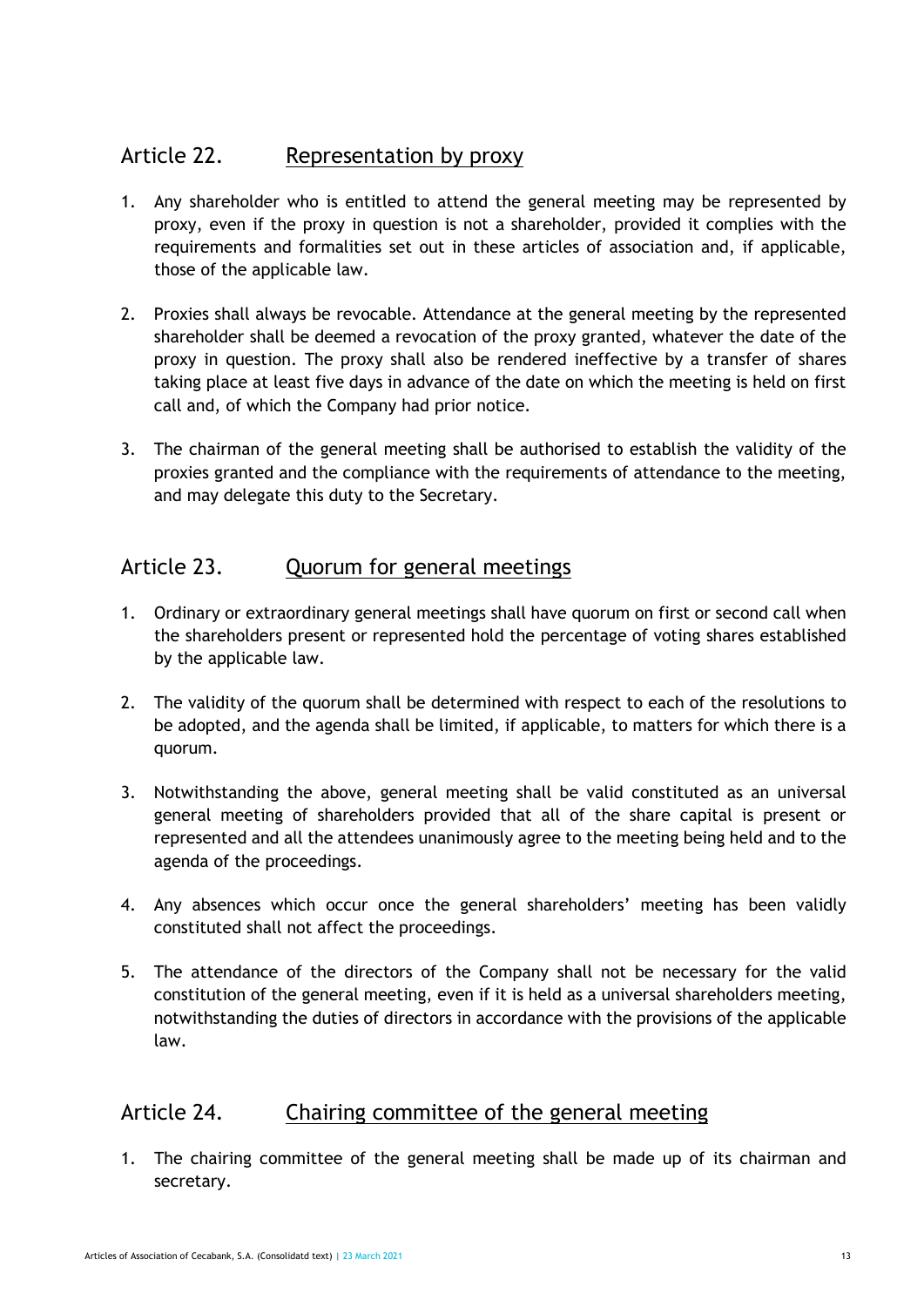- 2. The general meeting shall be chaired by the chairman of the board of directors or, failing that, the deputy or assistant chairman and, in the absence of the chairman and the deputy or assistant chairman, the oldest member of the board who is present at the meeting.
- 3. The chairman shall be assisted by the secretary of the general meeting. The secretary to the general meeting shall be the secretary of the board of directors or, failing that, the vice-secretary and, in the absence of either of them, the youngest member of the board who is present at the meeting.
- 4. The chairman shall declare the general meeting validly constituted, conduct the deliberations, answer any queries arising in relation to the business on the agenda, bring an end to discussions when he deems that a matter has been sufficiently discussed, announce the result of votes and, in general, he shall have all the powers necessary for the proper organisation and functioning of the general meeting.

#### Article 25. List of attendees

- 1. Before the agenda is taken up, the secretary shall draw up a list of attendees, with the legally required content, which shall be incorporated included at the beginning of the minutes of the meeting or attached to them by means of an appendix signed by the secretary and approved by the chairman.
- 2. The chairman of the general meeting may decide that the secretary be assisted by the tellers he deems necessary for the preparation of the list of attendees. The chairman shall appoint the tellers.
- 3. In the case of a universal meeting of shareholders, the list of attendees shall be recorded in the minutes, followed by the signature of each attendee, after the date, place and the agenda of the meeting.
- 4. The list of attendees may also be drawn up by means of a computer file or program. In such cases the format used shall be entered in the minutes and the appropriate authentication stamp, signed by the secretary and approved by the chairman, shall be placed on the sealed cover of the computer file.

#### Article 26. Discussion and adoption of resolutions

- 1. Once the list of attendees has been prepared, the chairman, if applicable, shall declare the general meeting validly constituted and shall determine whether the meeting may begin to deal with of all the business included in the agenda or, otherwise, the business on which the general meeting must deliberate and adopt resolutions.
- 2. The chairman shall put each of the points on the agenda to an individual vote. In any case, even if they appear in the same point of the agenda, the following matters shall be voted on separately: (a) the appointment, ratification, re-election or dismissal of each director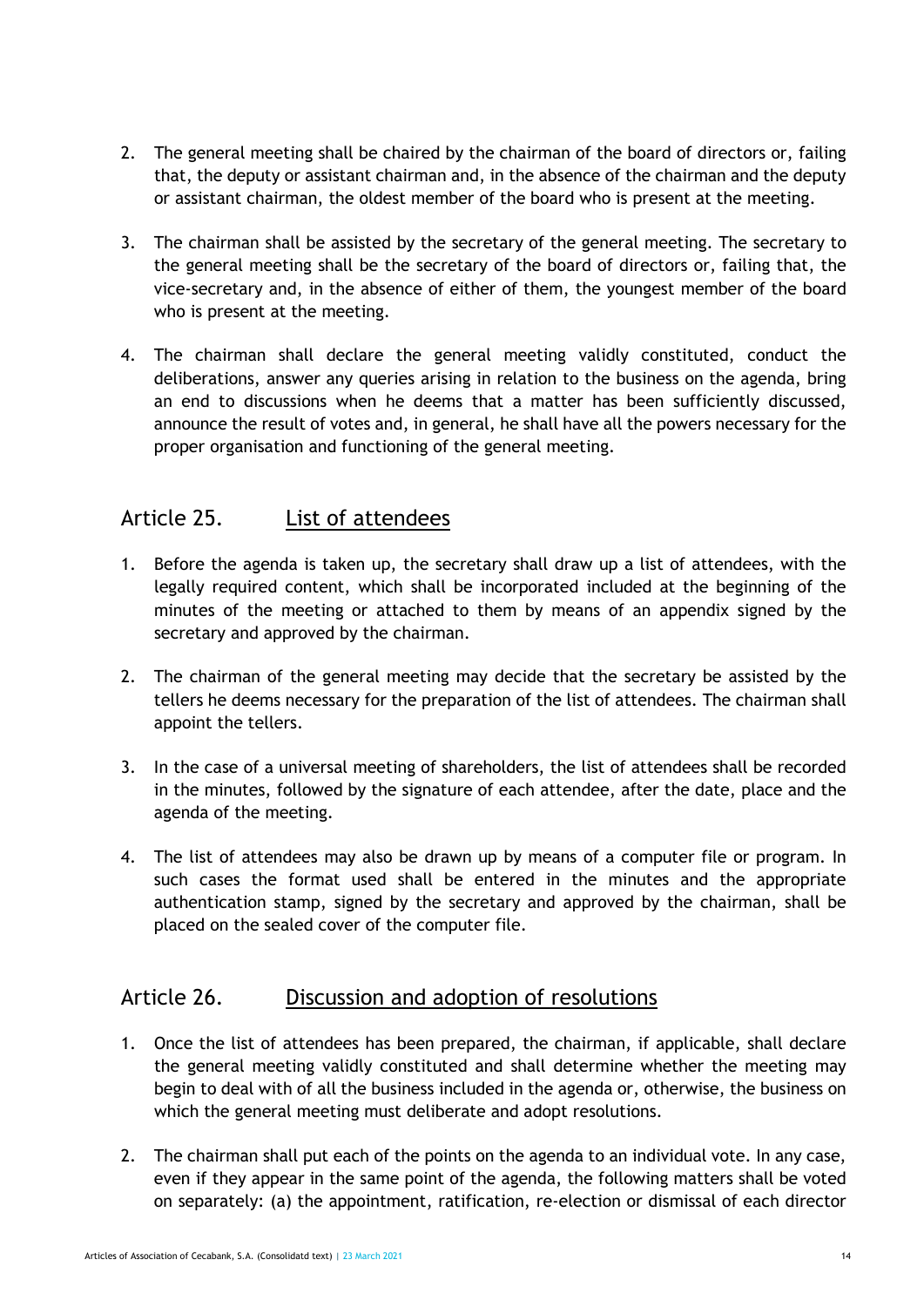and (b) the amendment of articles of association, each article or a group of self-contained articles.

- 3. The chairman shall submit the business on the agenda for discussion in the order shown therein and direct proceedings so as to ensure that the meeting is held in an orderly fashion. Once he deems that a matter has been sufficiently discussed, he shall put it to a vote.
- 4. The attendees at the general meeting shall have one vote for each share that they hold or represent.
- 5. The resolutions of the general meeting shall be adopted by a simple majority of the votes cast by all the shareholders, present or represented at the meeting, and a resolution shall be deemed to have been adopted when it obtains more votes in favour than against of the share capital present or represented at the meeting. Cases in which the law requires a larger majority shall be excluded.
- 6. The general meeting may also adopt resolutions by means of the written voting procedure without an in-person meeting, whenever this is decided by the chairman of the general meeting, and such resolutions shall be adopted in this manner when requested by a number of shareholders representing at least 5% of the share capital, in accordance with the procedure established in the internal regulations of the general meeting. For this purpose, all the shareholders shall state their agreement to the written voting procedure without an in-person meeting for the adoption of resolutions.

The minutes of the general meeting will include the procedure followed as well as the resolutions adopted, stating the identity of the shareholders, the fact that they have all agreed to the procedure, the system used to express the will of the general meeting, and the vote cast by each shareholder. The resolutions shall be deemed to have been adopted in the place of the registered office and on the date of receipt of the last votes cast.

#### Article 27. Minutes of the general meeting and certificates of resolutions

- 1. The minutes of the shareholders' meeting may be approved at the meeting itself, after it has been held, and signed by the chairman and the secretary. Failing that, they may be approved within a period of fifteen days, by the chairman and two tellers, one representing the majority and the other the minority. The minutes approved in either of these manners shall be enforceable from the date on which they are approved.
- 2. Certificate of the contents of the minutes shall be issued by the secretary or the vicesecretary of the board of directors with the approval of the chairman or deputy or assistant chairman, if applicable, and the resolutions shall be notarised by persons authorised to do so.
- 3. The board of directors may require the presence of a notary to take the minutes of the general meeting and shall be bound to do so whenever this is requested by shareholders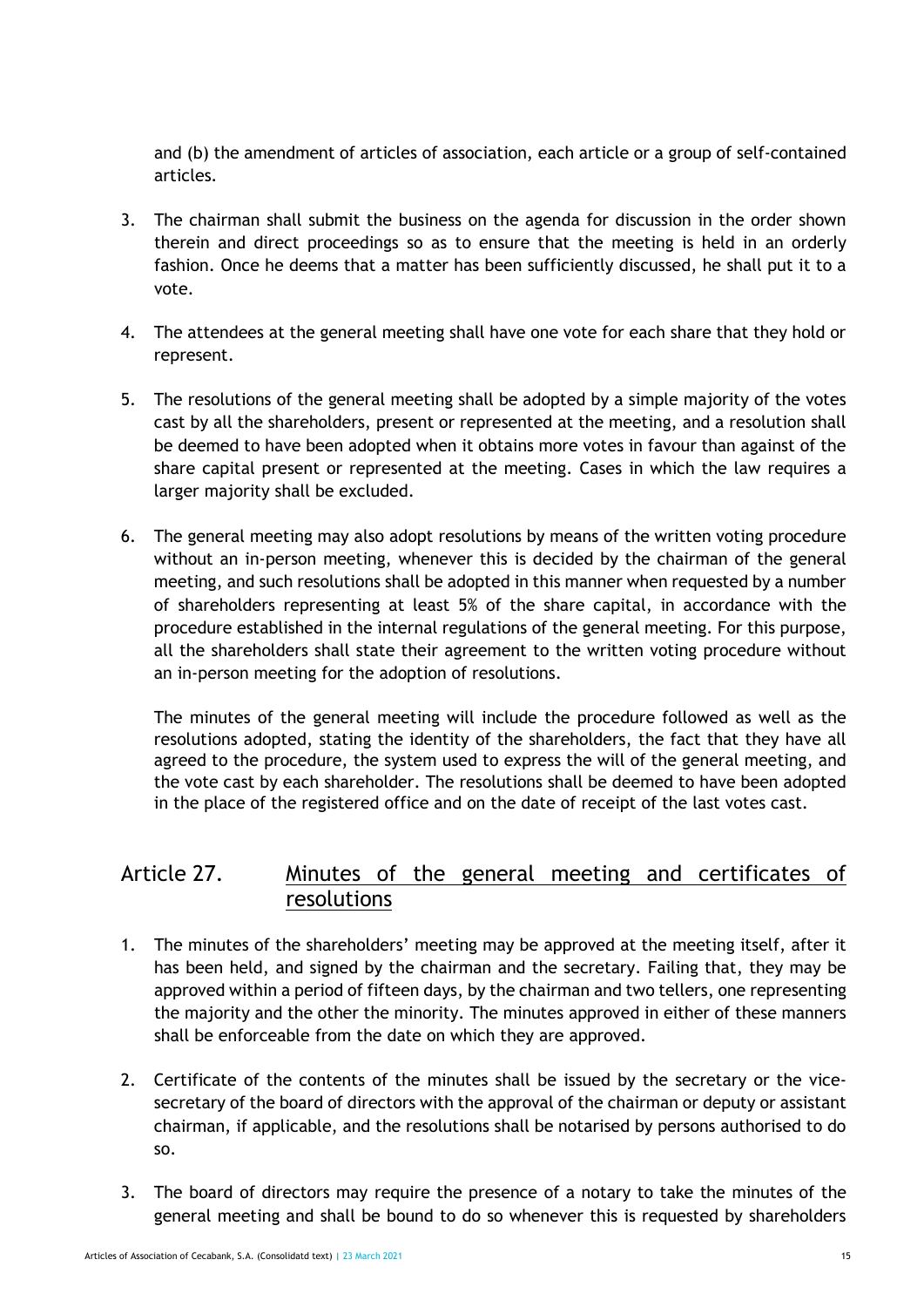representing at least 1% of the share capital, five days in advance of the planned date of the meeting. In this case, the resolutions shall only be effective if they appear in a notarial document. The notarial document shall not be submitted for approval, as it shall be deemed to be the minutes of the general meeting and any resolutions which appear therein may be enforced from the date thereof.

## **Section 3.- The board of directors**

#### Article 28. Board of directors

- 1. The Company shall be managed by a board of directors.
- 2. The board of directors shall be governed by the legal regulations applicable to it and by these articles of association. The board shall also approve the board of directors' regulations and, if applicable, the regulations of the delegated committees. These shall contain, respectively, the operational procedures and internal system governing the board and its members and the delegated committees, as well as the rules of conduct of their members. The general meeting shall be informed of the approval of the board of directors' regulations and any amendments thereof.

#### Article 29. Management and supervisory powers

- 1. The board of directors shall have broad powers for the management of the Company and, except for matters which come within the competence of the general meeting under the provisions of applicable legislation and these articles of association, it is the highest decision-making body and responsible for the risks undertaken by the Company.
- 2. The board of directors may not under any circumstances delegate the following powers:
	- (a) Periodic monitoring, control and evaluation of the efficiency of the corporate governance system, as well as the adoption of the appropriate measures to resolve any defects, if applicable.
	- (b) Supervision of the effective operation of any committees which have been set up, as well as the activity of the delegated bodies and any managers who have been appointed.
	- (c) Responsibility for the administration and management of the Company, approval and monitoring of the general policies and strategies of the Company, the implementation of its strategic objectives, its risk strategy and its internal governance.
	- (d) Guaranteeing the integrity of the accounting and financial reporting systems, including financial and operational control and compliance with applicable legislation.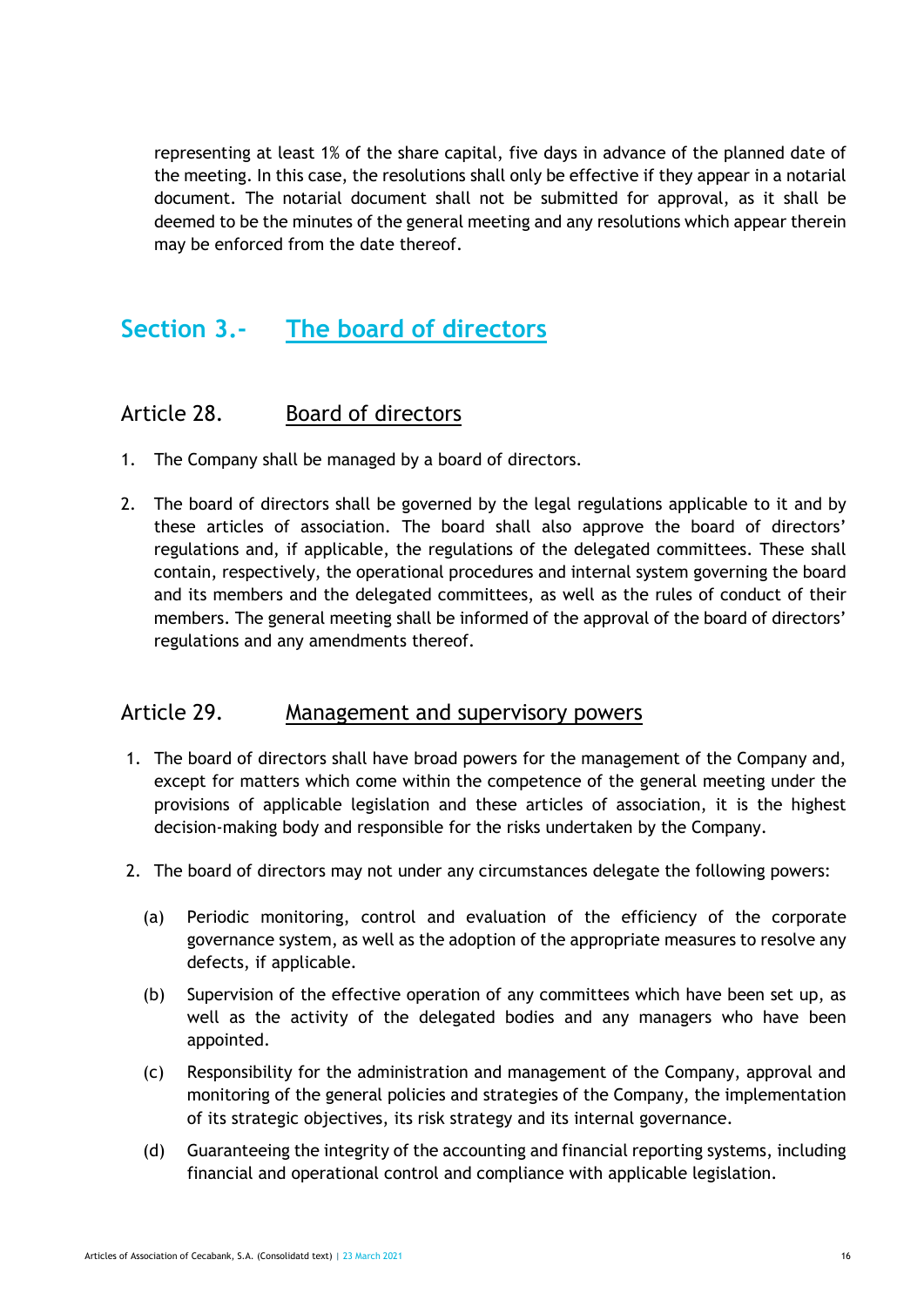- (e) Supervising the process for the disclosure of information and notices relating to the Company.
- (f) Guaranteeing effective supervision of senior management.
- (g) Authorising or waiving the obligations arising from the duty of loyalty.
- (h) Preparation of the annual accounts and their presentation to the general meeting.
- (i) The issue of any reports required from the board of directors by law whenever the transaction to which the report refers cannot be delegated.
- (j) Appointment and dismissal of the managing directors of the Company, as well as the establishment of the conditions of their contracts.
- (k) Appointment and dismissal of the managers who report directly to the board or any of its members, as well as the establishment of the basic conditions of their contracts, including their remuneration.
- (l) Decisions relating to the directors' remuneration, within the framework of the articles of association and, if applicable, the remuneration policy approved by the general meeting.
- (m) Calling the general shareholders' meeting and preparation of the agenda and proposed resolutions.
- (n) Policy relating to shares or own shares.
- (o) The powers that the general meeting has delegated to the board of directors, unless it has been expressly authorised by the general meeting to sub-delegate them.
- (p) Any other powers which may be established by applicable legislation.

#### Article 30. Powers of representation

- 1. Notwithstanding any powers delegated, if applicable, to the managing directors, the board of directors shall have the power to represent the Company in and out of court, and shall act collectively.
- 2. If an executive committee is be designated, the power to represent the committee in question shall be governed by the provisions of the delegation resolution, and it shall be deemed to have been granted collectively unless indicated otherwise.

#### Article 31. Cuantitative composition of the board and term of office

- 1. The board of directors shall be made up of a minimum of five and a maximum of fifteen directors, who need not be shareholders.
- 2. The determination of the number of directors of the board shall fall to the general meeting. It shall therefore proceed to establish the number in question directly by means of an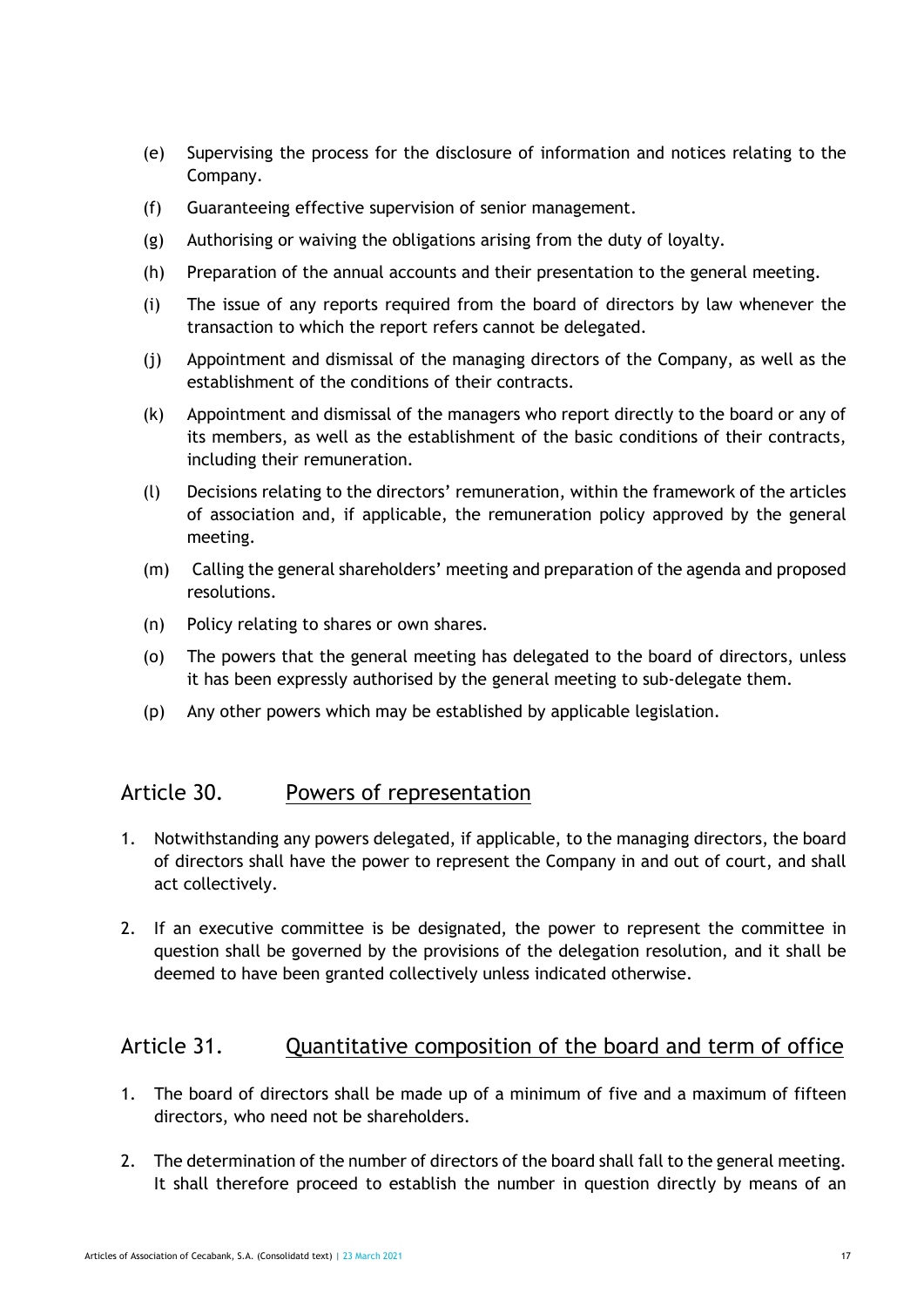express agreement, or indirectly by filling unfilled posts or appointing new directors, within the maximum limit established in the previous paragraph.

- 3. The board members shall hold office for a term of six years and may be reappointed once or several times for the same term; replacement directors may be appointed if one or several of them should resign or be dismissed for any reason.
- 4. Co-opted directors shall hold office until the date of the next general meeting.
- 5. Persons declared incompatible shall be prohibited from holding office in the Company and, if applicable, from performing their duties, to the extent and according to the conditions established by legislation in force at any time.

#### Article 32. Positions on the board of directors

- 1. The board of directors shall appoint a chairman from among its members and, if applicable, one or more deputy or assistant chairmen numbered in ordinals, who shall replace the chairman in his duties in the event of absence, incapacity or vacancy in order of rank. If all of them should be absent, the chairman shall be replaced by the oldest director. The chairman, who may at the same time be a managing director, shall be the highest representative of the Company. In addition, he shall conduct the deliberations of the board and may implement any resolutions of the board by means of special delegation. In the event of a tie, the chairman shall have the casting vote in any vote taken by the board.
- 2. The board of directors shall appoint a secretary and, optionally, a vice-secretary, who shall replace the secretary in the event of absence, incapacity or vacancy. Non-directors may be appointed for both offices, in which case they shall be entitled to attend and speak but not vote. In the absence of all of them, the secretary will be replaced by the youngest director.

#### Article 33. Meetings of the board of directors

- 1. The board of directors shall meet as often as required in order to efficiently carry out its duties and in any case at least six times a year. Meetings of the board of directors shall be called by the chairman, on his own initiative or at the request of a number of directors representing one third of the board or, if less than that, three directors. In the latter case, the chairman shall call the extraordinary meeting within a maximum period of three business days from receipt of the request, in order that it may be held within the periods indicated below in paragraph 2 of this Article, the agenda of the proceedings must be included in the request.
- 2. The board of directors shall be called by written notice, giving sufficient details of the agenda of the meeting. This notice shall be sent by fax, email or letter to each of the directors, at least five days in advance of the proposed date of the meeting, unless the urgency of the business to be addressed means that, in the opinion of the chairman, the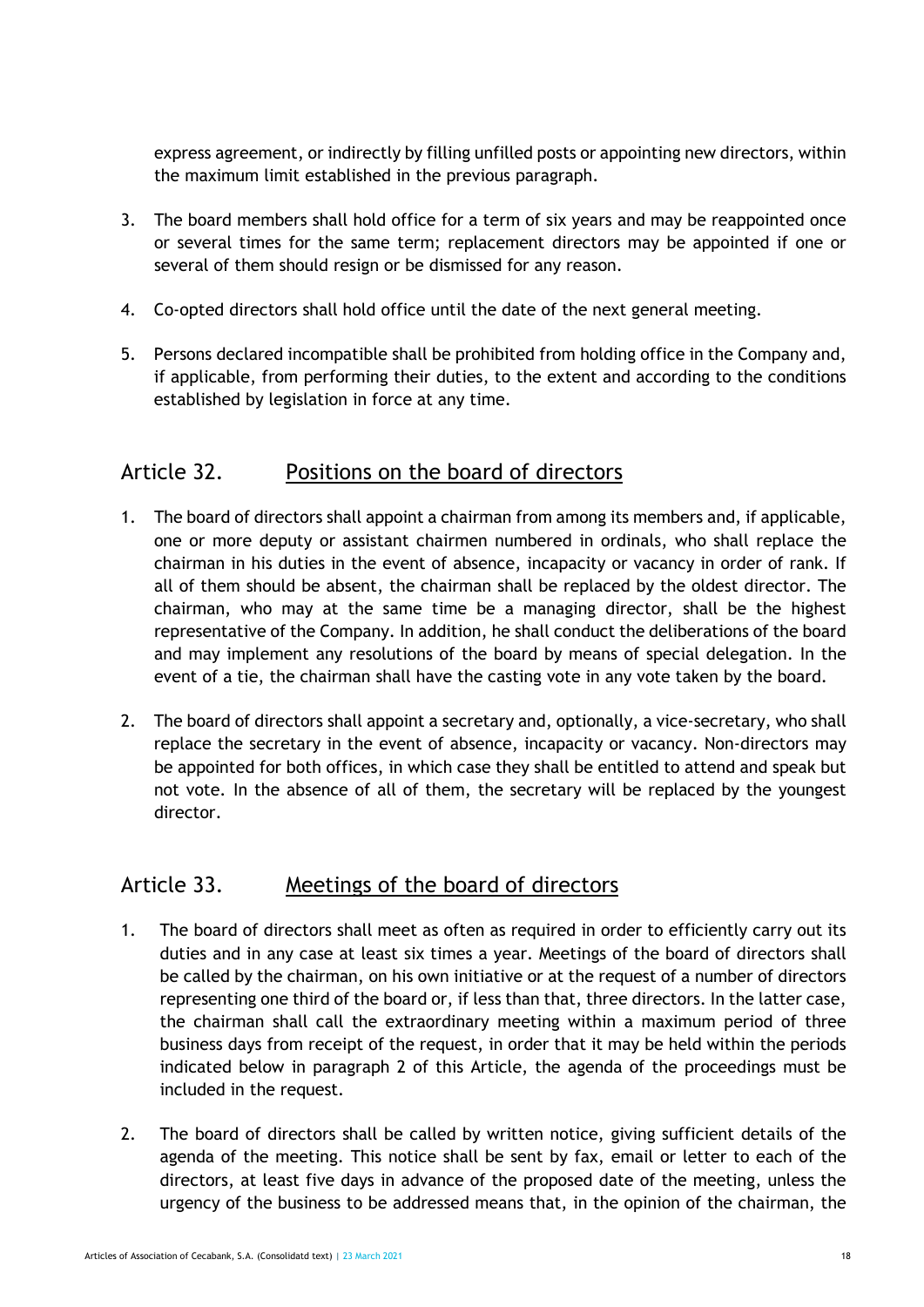meeting must be called urgently. Such call shall be done by telephone, fax, email or any other means of remote communication, with at least twenty-four hours' notice.

- 3. Prior notice will not be necessary when all the directors are present and unanimously agree to the board meeting being held and to the matters to be included on the agenda. This shall be deemed a plenary meeting.
- 4. The meetings of the board of directors shall be held in person, in the place established in the notice of meeting, or remotely; in other words, by video conference or telephone conference call, provided that the necessary means are in place to guarantee that all interactions and communication is in real time and that the meeting takes place in a single session. The secretary of the board shall recognise the identity of the directors, noting this in the minutes, deeming them to be present at the meeting for all purposes. In these cases, the meeting shall be deemed to be held at the registered office.
- 5. The board of directors may also adopt its resolutions in writing (including by fax or email with the original subsequently being sent by post), without the need to hold a meeting, if none of the directors object to this procedure.
- 6. If the company has not appointed a managing director, the general manager shall attend the meeting of the board of directors, being entitled to speak but not vote.

#### Article 34. Quorum and adoption of resolutions by the board of directors

- 1. The board of directors shall be validly constituted when the majority of the directors, present or represented, attend the meeting.
- 2. Except in situations in which the law requires a qualified majority, the resolutions of the board of directors shall be adopted by an absolute majority of the directors present or represented at the meeting.
- 3. Each director shall have one vote.
- 4. All the directors may grant a proxy allowing another board member to represent them. The proxy shall be granted specifically for the meeting of the board of directors to which it refers and may be notified to the chairman or the secretary of the board by any of the means set out in paragraph 2 of the previous Article.

#### Article 35. Minutes of the board of directors

1. The minutes of the meeting of the board of directors shall be drafted by the secretary to the board or, failing that, the vice-secretary, and must have the approval of the chairman or, failing that, the deputy or assistant chairman.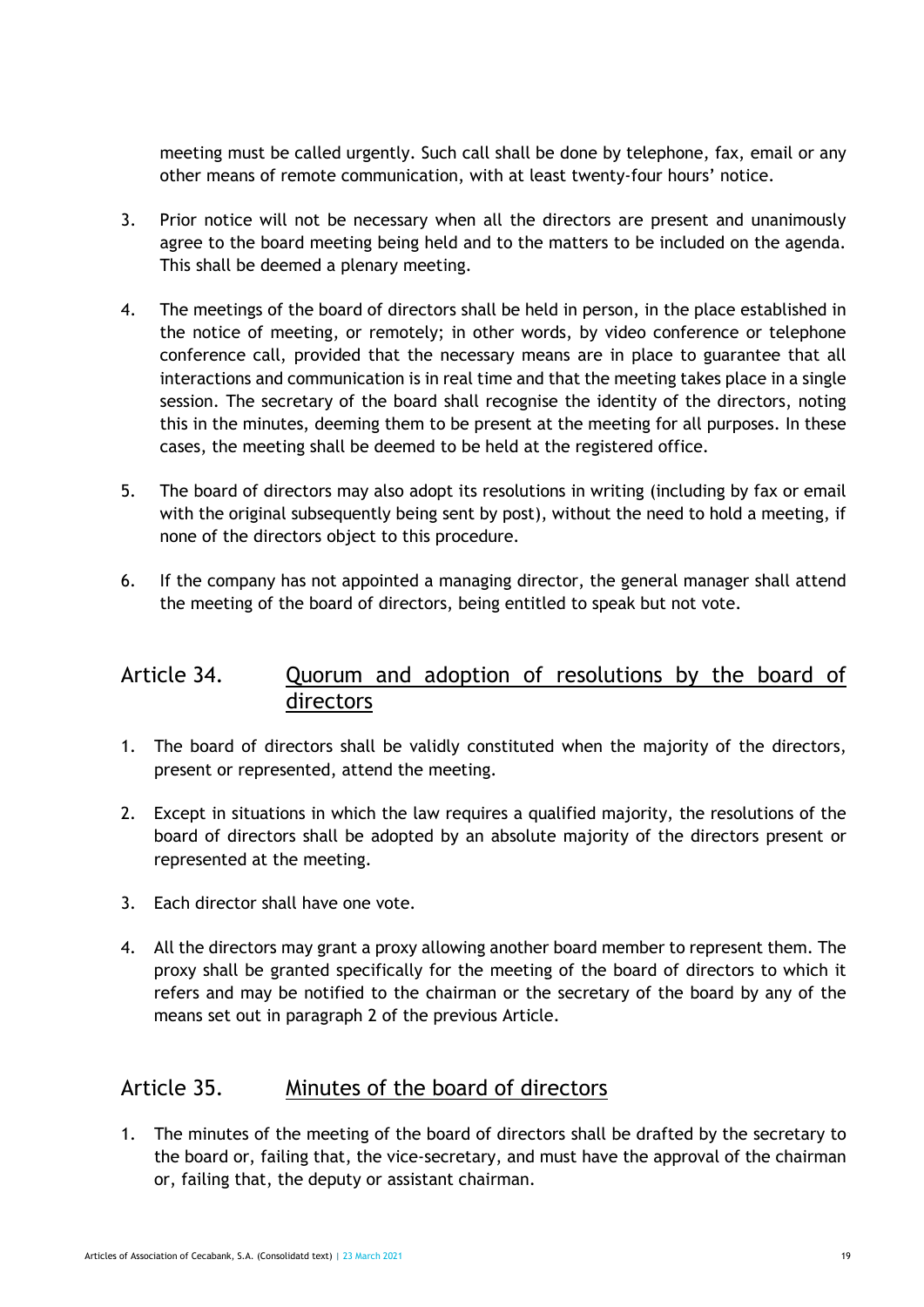- 2. The minutes shall be approved by the board itself at the end of the meeting or at the immediately following meeting.
- 3. The minutes may also be approved by the chairman, the secretary and two directors attending the meeting of the board referred to by the minutes, appointed at each meeting by the board itself.
- 4. In order to facilitate the implementation of resolutions and, if applicable, the notarisation thereof, the minutes may be partially approved, including, in each of the approved parts, one or more resolutions.
- 5. Certificates of the content of the minutes shall be issued by the secretary to the board of directors or the vice-secretary and approved by the chairman or the deputy or assistant chairman, if applicable.

#### Article 36. Delegation of powers of the board of directors

- 1. The board of directors may appoint from among its members an executive committee and one or several managing directors, designating the persons who shall hold these offices and the manner in which they are to proceed, and may delegate to them all the powers which it is possible to delegate according to the law and these articles of association.
- 2. In accordance with applicable legislation, the board of directors shall appoint from among its members an audit committee, an appointments committee, a remuneration committee and a risk committee, and may set up such other committees of directors with the duties deemed appropriate.
- 3. The aforementioned committees shall be governed by the provisions of the law, these articles of association, the board of directors' regulations and, if applicable, the regulations of the committees in question as approved by the board of directors, and shall be deemed validly constituted when the majority of their members attend their meetings, present or represented. The committee meetings will be held in person, in the place established in the notice of the meeting, or remotely; in other words, by video conference or telephone conference call. The resolutions adopted by the committees in question shall be adopted by an absolute majority of the members in attendance, present or represented.
- 4. Prior notice will not be necessary when all the committee members are present and unanimously agree to the meeting being held and to the matters to be included on the agenda. This shall be deemed a plenary meeting.
- 5. Similarly, the resolutions may be adopted in writing (including by fax or email, provided that the original is subsequently sent by post), without the need for an in-person meeting to be held, if none of the committee members object to this procedure.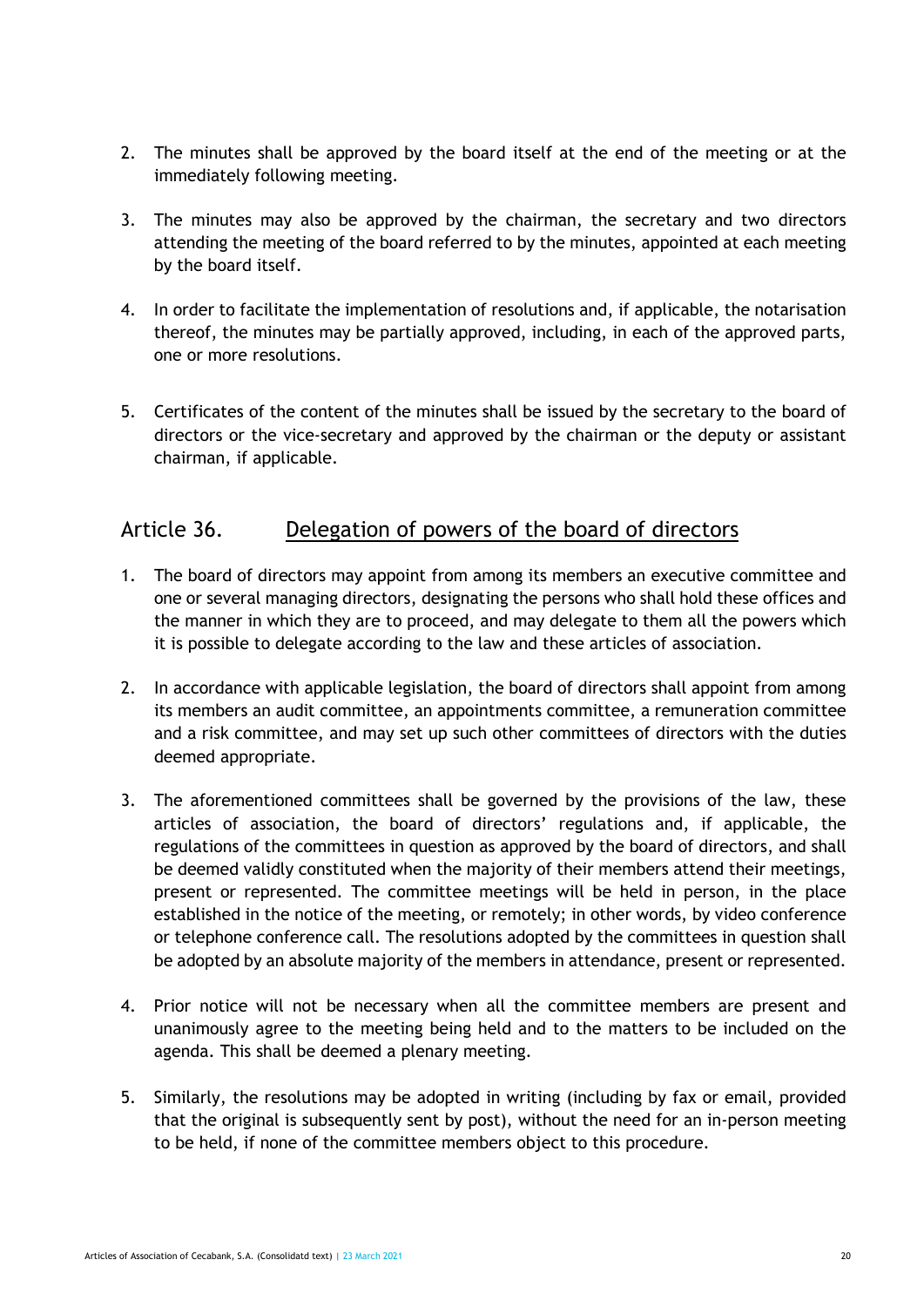#### Article 37. The executive committee

- 1. The executive committee shall be made up of a minimum of three and a maximum of seven members, who shall be appointed by the board of directors with the legally stipulated majorities.
- 2. The following persons, who, if applicable, shall be appointed with the legally established majorities, will be proposed as members of the executive committee: (i) the chairman of the board of directors, who, if appointed, shall also be the chairman of the executive committee, (ii) the deputy or assistant chairmen, who, if applicable and in order, shall replace the chairman and (iii) the secretary to the board, who, if appointed, shall also be secretary to the executive committee. If the above candidates are not appointed, the executive committee shall fill the posts from among its members. The chairman shall have the casting vote in the event of a tie. In addition, the executive committee may optionally have a vice-secretary, whose appointment shall fall to the executive committee.
- 3. Directors or managing directors appointed by the board of directors shall also be proposed as members of the executive committee, if the person in question is someone other than the chairman.
- 4. The board of directors, subject to a resolution adopted with the majority required for this purpose, shall delegate powers to the executive committee, except for those which cannot be delegated by virtue of the provisions of the law or these articles of association.
- 5. If the Company has not appointed a managing director, the general manager shall attend the executive committee, being entitled to speak but not vote.
- 6. The board's regulations shall govern the proceedings of the executive committee.

#### Article 38. Audit committee

1. The audit committee shall be made up of a minimum of three and a maximum of five members, who shall be exclusively non-executive directors appointed by the board of directors. The majority of them, at least shall be independent directors and one of them will be appointed taking into account his/her knowledge and experience in accounting or auditing, or in both fields.

As a whole, the members of the committee shall have the relevant technical knowledge in relation to the financial sector to which the Company belongs. The composition of the committee shall at all times comply with the provisions of the applicable legislation.

- 2. The chairman of the audit committee shall be appointed from among the independent directors who form part of it. The term of office of the chairman of the audit committee shall be four years, and he may be re-elected once a period of one year has elapsed since he last chaired the committee.
- 3. The duties of the audit committee shall at least include the following: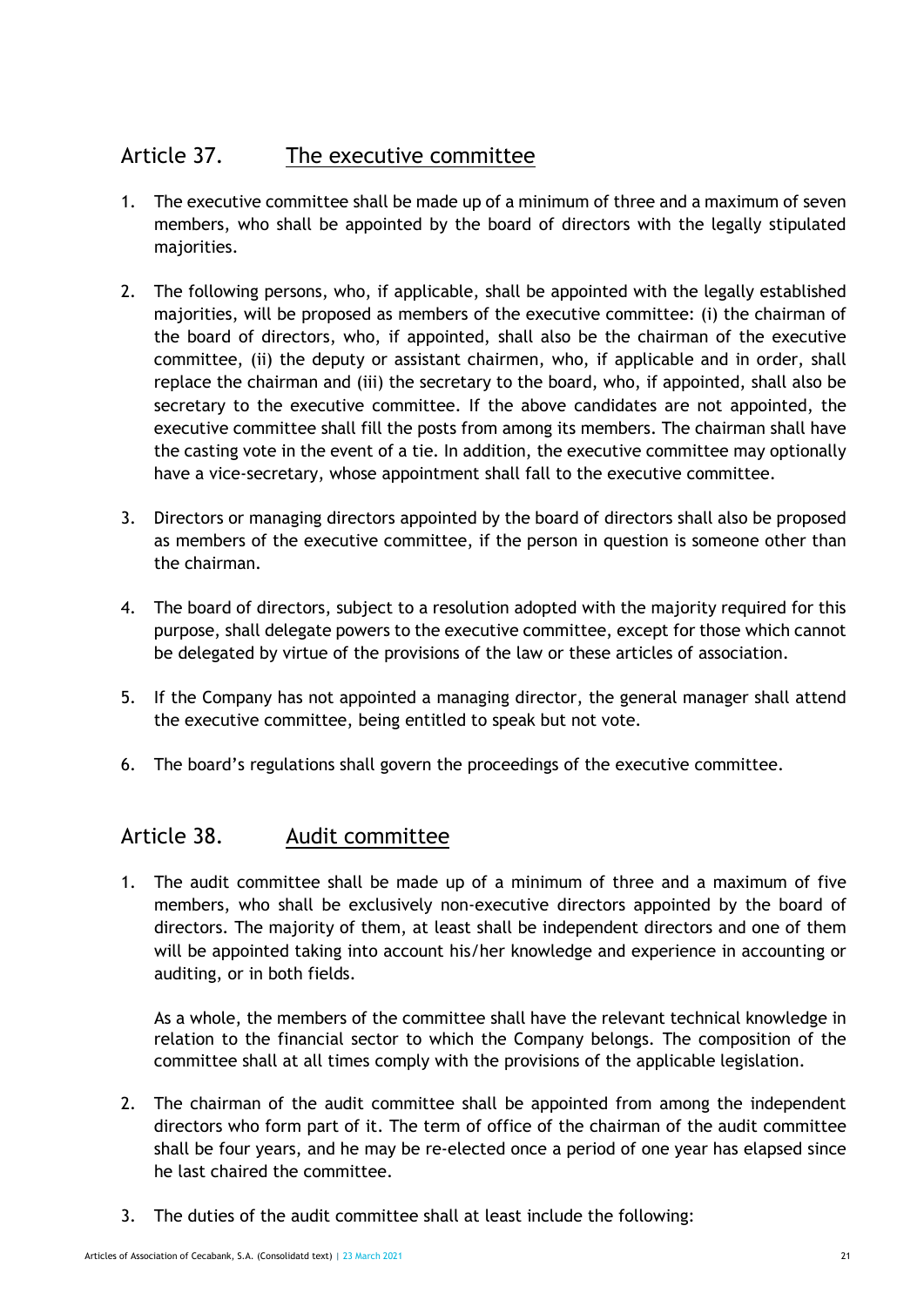- (a) Reporting to the general meeting on any matters raised which fall within the competence of the committee and, in particular, on the result of the audit, explaining how this has contributed to the integrity of the financial information and the function that the committee has performed in this process.
- (b) Monitoring the efficiency of the Company's internal control, internal auditing and risk management systems, as well as discussing with the auditor any significant weaknesses of the internal control system detected in the course of the audit, all this without undermining its independence. For these purposes, if applicable, recommendations or proposals may be submitted to the board of directors, as well as the corresponding timescale for monitoring thereof.
- (c) Supervising the process of preparation and presentation of mandatory financial information and submitting recommendations or proposals to the governing body which are aimed at safeguarding its integrity.
- (d) Presenting to the board of directors, for their submission to the general meeting, proposals for the selection, appointment, re-election and replacement of accounts auditors, taking responsibility for the selection process in accordance with the provisions of the legislation applicable to the Company, as well as their contract conditions, and obtaining information from them on the audit plan and its implementation, in addition to maintaining their independence in the performance of their duties.
- (e) Establishing the appropriate relations with the external auditor in order to receive information on any matters which could pose a threat to their independence, in order for such matters to be examined by the committee, and, when appropriate, authorisation of services other than those which are prohibited according to the terms provided for in applicable legislation, in relation to the independence framework, and any other matters relating to the accounts auditing process, as well as any other notice stipulated in auditing legislation and standards. In any event, it shall receive an annual declaration from the external auditors on their independence from the Company (or entities directly or indirectly related to the latter), as well as detailed and separate information on any kind of additional services provided and the respective fees received from these entities by the external auditor, or by persons or entities related to the auditor, in accordance with the provisions of the regulations governing auditing activity.
- (f) Prior to the issue of the auditors' report, issuing an annual report giving an opinion on whether the independence of the auditors or auditing firms is compromised. This report shall, in any event, contain a reasoned assessment of the provision of each and all of the additional services referred to in the previous point, considered individually and as a whole, in addition to the legally required audit and in relation to the system of independence and the regulations governing auditing activity.
- (g) Previously reporting to the board of directors on all the matters stipulated by law, the articles of association and the board regulations, and in particular on the following: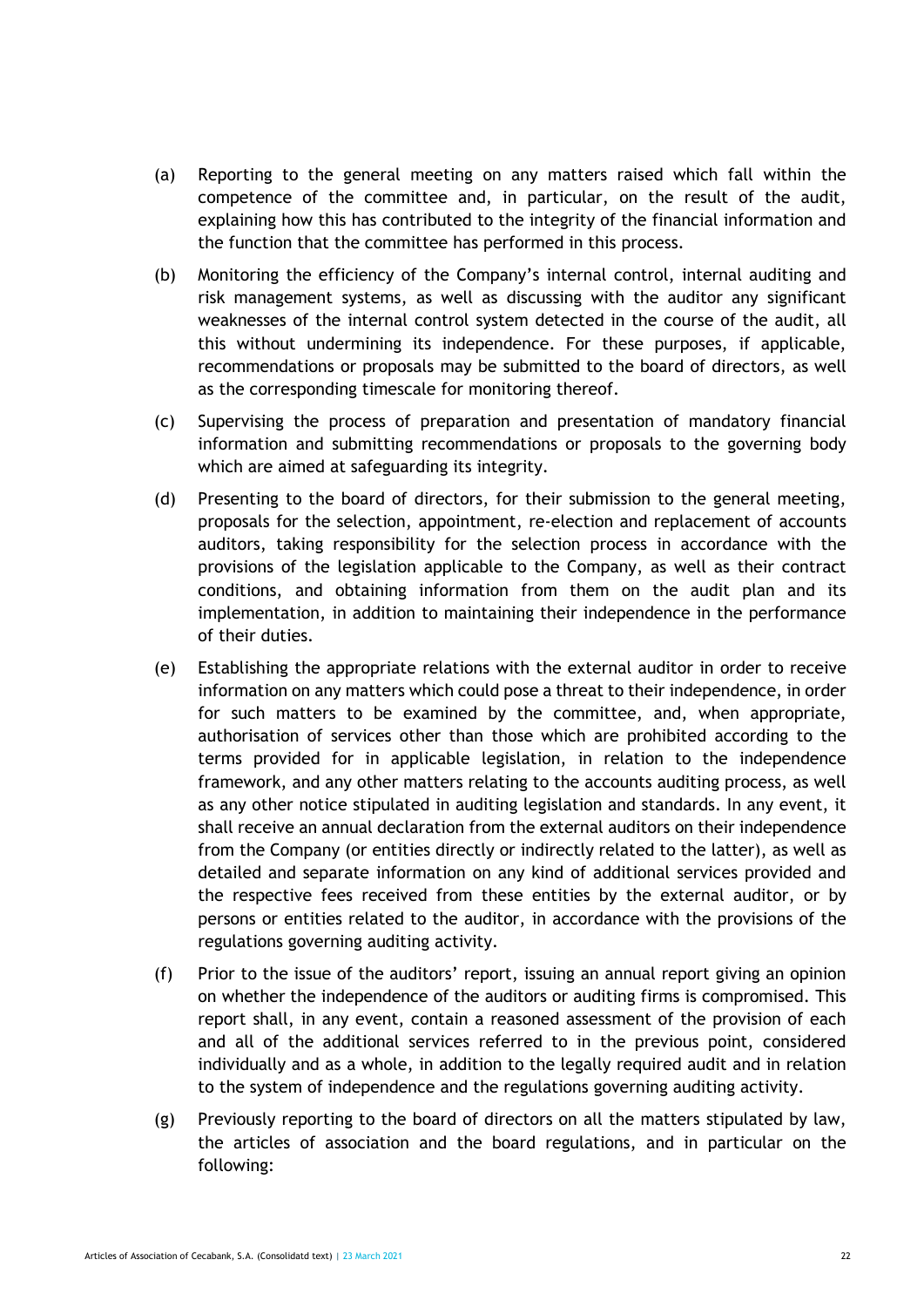- 1. The financial information that the Company is periodically required to make public.
- 2. The creation or acquisition of interests in special purpose entities or those domiciled in countries or territories classified as tax havens.
- 3. Transactions with related parties.
- (h) The audit committee may also be assigned additional duties, including compliance functions, which will be governed by the committee's internal operational regulations. The functions of the audit committee shall in any event be in accordance with legislation in force.
- 4. The audit committee shall be deemed to have been validly constituted when the majority of its members are in attendance, present or represented. The resolutions reached by the committee shall be adopted by an absolute majority of the members in attendance, present or represented, and the chairman shall have the casting vote in the event of a tie.
- 5. The board's regulations and, if applicable, the regulations of the audit committee shall govern the proceedings of the committee as provided for in this Article.

#### Article 39. Appointments comittee

- 1. The appointments committee shall be made up of a minimum of three and a maximum of five board members, who shall be non-executive directors, and at least a third of these members, and in any event the chairman, shall be independent directors.
- 2. The members of the appointments committee shall be appointed by the board of directors, taking into account the directors' knowledge, abilities and experience and the mission of the committee.
- 3. The internal operational regulations of the appointments committee shall govern the procedures of the committee as provided for in this Article. It may also be assigned duties other than those provided for by law.
- 4. The composition and duties of the committee shall in each case be in accordance with the provisions of applicable legislation.

#### Article 40. Remuneration committee

1. The remuneration committee shall be made up of a minimum of three and a maximum of five board members, who shall be non-executive directors, and at least a third of these members, and in any event the chairman, shall be independent directors.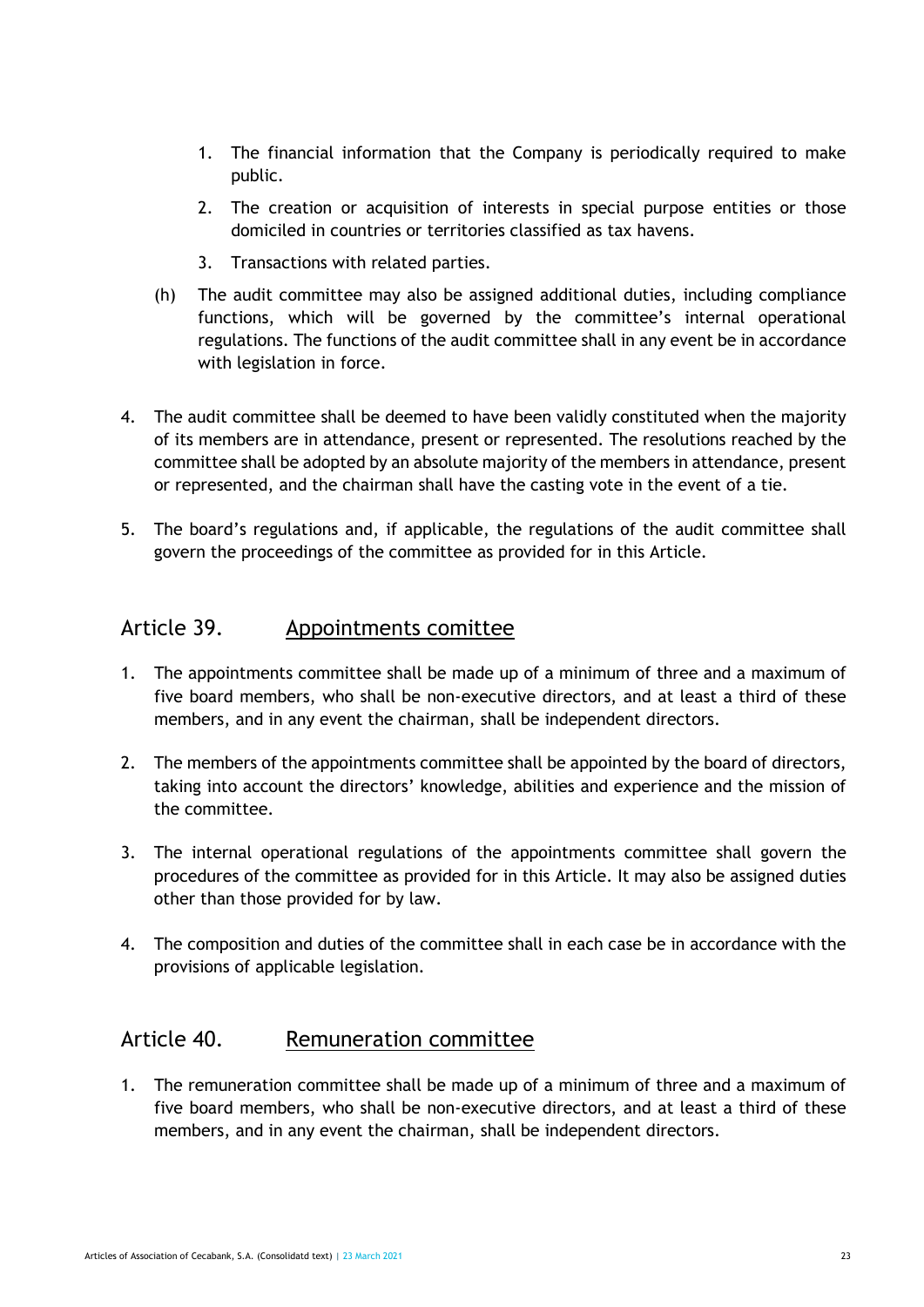- 2. The members of the remuneration committee shall be appointed by the board of directors, taking into account the directors' knowledge, abilities and experience and the mission of the committee.
- 3. The internal operational regulations of the remuneration committee shall govern the procedures of the committee as provided for in this Article. It may also be assigned duties other than those provided for by law.
- 4. The composition and duties of the committee shall in each case be in accordance with the provisions of applicable legislation.

#### Article 41. Risk committee

- 1. The risk committee shall be made up of a minimum of three and a maximum of five board members, who shall be non-executive directors, and at least a third of these members, and in any event the chairman, shall be independent directors.
- 2. The members of the risk committee shall be appointed by the board of directors and shall have the appropriate knowledge, capability and experience to fully understand and control the risk strategy and risk propensity of the Company.
- 3. The internal operational regulations of the risk committee shall govern the procedures of the committee as provided for in this Article. It may also be assigned duties other than those provided for by law.
- 4. The composition and duties of the committee shall in each case be in accordance with the provisions of applicable legislation.

#### Article 42. Remuneration of the directors

- 1. The office of director shall be remunerated.
- 2. The remuneration of the directors shall consist of allowances for attending meetings of the board of directors and its committees, notwithstanding the reimbursement of the respective previously justified expenses, when this has been agreed. The amount of the remuneration that the Company shall pay all of its directors in this regard shall not exceed the amount determined for this purpose by the general meeting. The board of directors shall be responsible for establishing the exact amounts payable within the limit in question and its allocation among the various directors (which may be different for each of them), all this in accordance with the legislation in force, as well as the frequency with which the amount in question shall be paid.
- 3. The directors' remuneration policy shall be in accordance with these articles of association and will be approved by the general meeting at least every three years as a separate point of the agenda, at the proposal of the remuneration committee.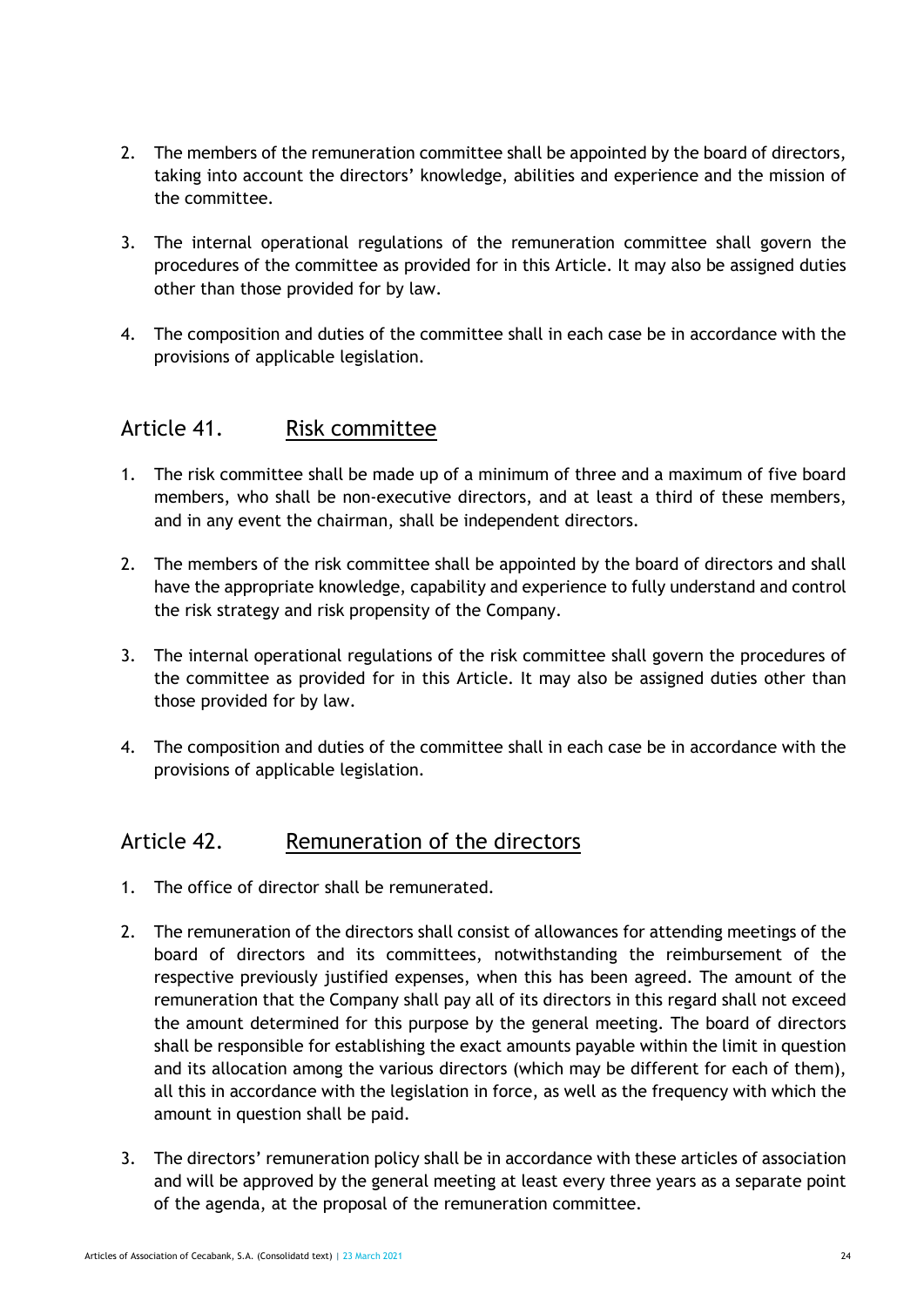- 4. The executive directors shall enter into a contract with the Company which shall be previously approved by the board of directors with the vote in favour of two thirds of its members. The affected director shall not attend the discussion or participate in the vote. The approved contract shall be included as an appendix to the minutes of the meeting.
- 5. The contract with the executive directors shall be in accordance with the directors' remuneration policy, which shall stipulate the amount of the final annual remuneration and any change to it in the period referred to by the policy, the different parameters for the establishment of the variable components and the main terms and conditions of the contracts, including, in particular, their term, compensation for early retirement or early termination of the contractual relationship, and exclusivity, post-contractual noncompetition and continuance or loyalty clauses.
- 6. The Company may take out public liability insurance for its directors.

## **Part III – OTHER PROVISIONS**

### **Section 1.- Annual accounts**

#### Article 43. Company financial year and preparation of the annual accounts

- 1. The company financial year shall be the calendar year, starting on 1 January and ending on 31 December of each year.
- 2. Within a maximum period of three months from each company year-end, the board of directors shall prepare the annual accounts, the management report and the proposed allocation of profit, as well as, if applicable, the consolidated accounts and management report.
- 3. The board of directors shall endeavour to prepare a definitive version of the accounts so that there is no room for qualified opinions on the part of the auditor or audit company. Nevertheless, when the board deems that it must maintain its opinion, it shall explain, through the chairman of the audit committee, the content and scope of any discrepancies. In addition, it shall endeavour to ensure that the auditor or audit company also provide their remarks in this regard.
- 4. The annual accounts and the management report of the Company shall be reviewed by the auditor appointed by the general meeting before the end of the year to be audited.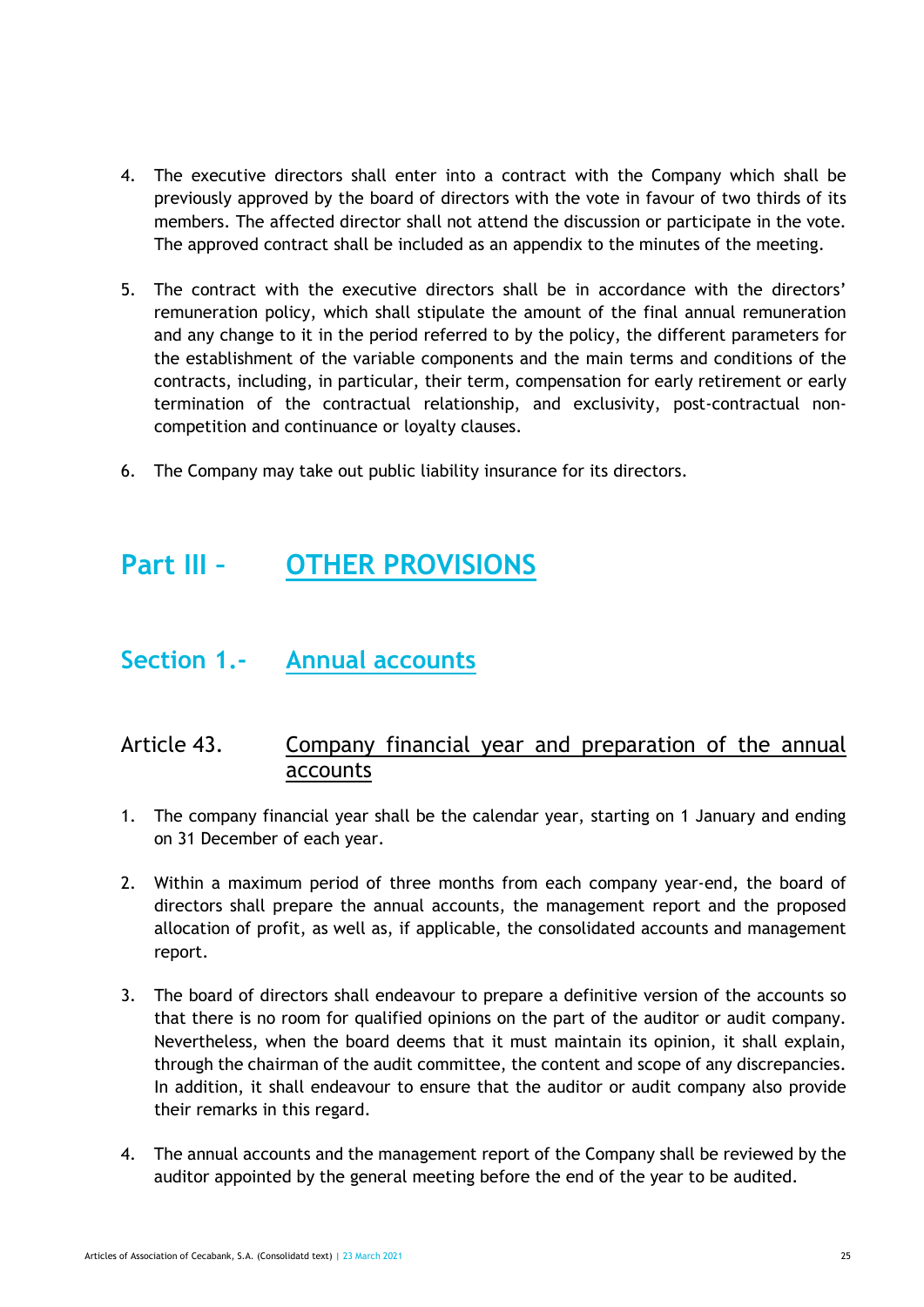#### Article 44. Approval and filing of the annual accounts and dividends

- 1. The annual accounts shall be submitted for approval by the general meeting.
- 2. Once the annual accounts have been approved, the general meeting shall decide on the allocation of profit for the year, subject to the legally established limitations.
- 3. If the general meeting adopts a resolution declaring dividends, it shall determine the time and method of payment, such determination may also be entrusted to the board of directors. The board of directors may agree to the payment of an interim dividend, in accordance with the limitations and requirements established by law.
- 4. The general meeting may by resolution decide that the dividend be completely or partially paid in kind, provided that the assets or securities to be distributed are of the same nature (unless there is unanimous consent to this not being the case) and they are not distributed for an amount which is lower than their value on the balance sheet of the Company.
- 5. Within the month following the approval of the annual accounts, the directors shall submit, for filing at the Companies Registry for the area in which the registered office of the Company is located, certificates of the resolutions of the general meeting approving the annual accounts and the allocation of profit, attaching a copy of each of the aforementioned accounts, as well as the management report and auditors' report, all this in the manner determined by law at any time.

## **Section 2.- Winding-up and liquidation of the Company**

#### Article 45. Winding-up of the Company

The Company shall be wound up in the situations and according to the requirements stipulated in the applicable legislation.

#### Article 46. Liquidators

- 1. Once the Company has been wound up, all members of the board of directors who are currently appointed and registered at the Companies Registry shall legally become liquidators, unless the general meeting appoints other liquidators in the winding-up resolution.
- 2. If there are not an odd number of directors, the youngest director shall not act as liquidator.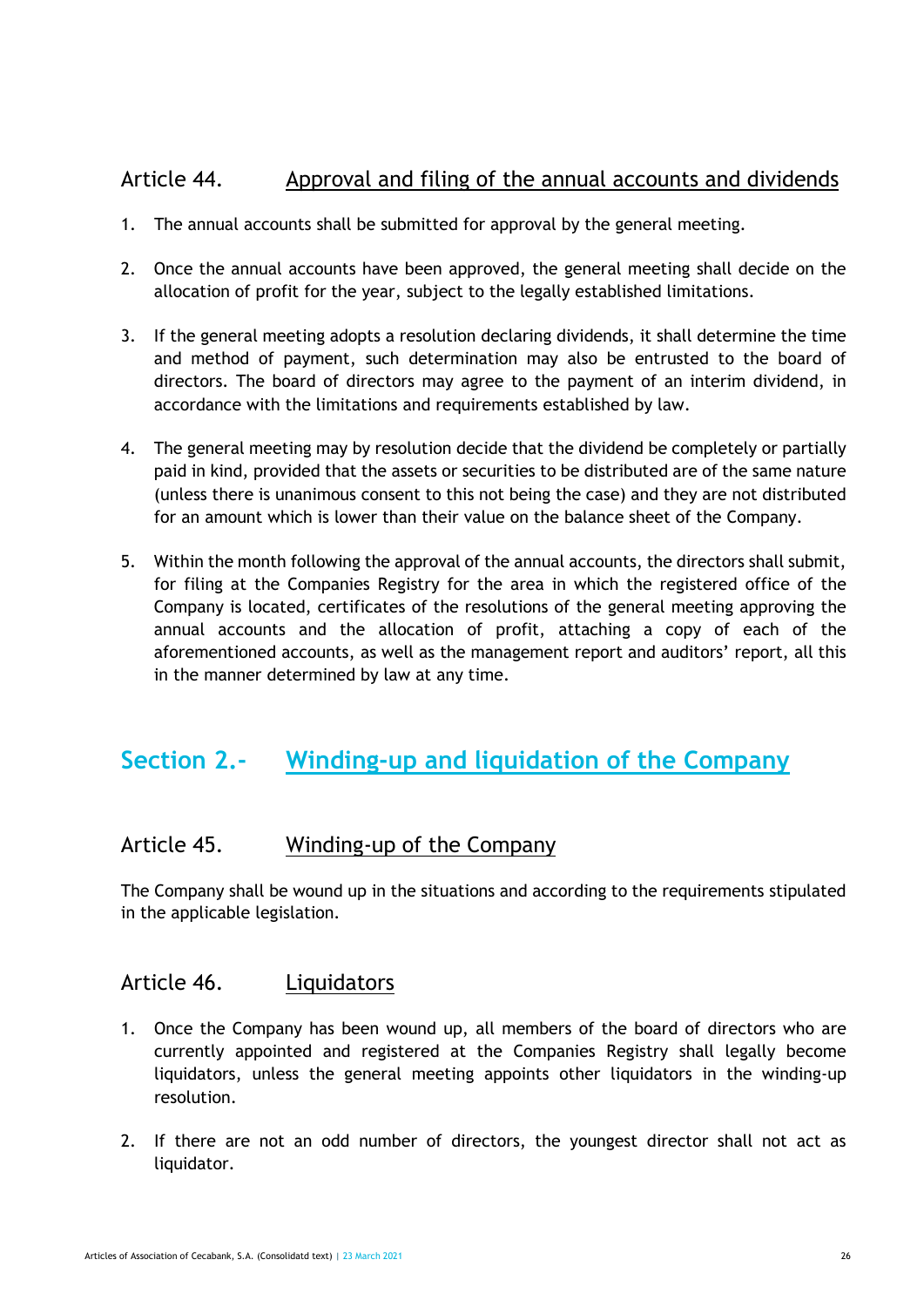#### Article 47. Representation of the wound-up company

If the Company should be wound up, each of the liquidators acting jointly and severally shall have the power to represent it.

#### Article 48. Allocation of liquidation proceeds

The liquidation proceeds may be paid, in full or in part, in the form of the assets or rights originally contributed by each shareholder according to the terms established by the general meeting.

#### Article 49. Supervening assets and liabilities

If new assets or liabilities should appear after the Company has been wound up and the entries relating to it at the Companies Registry have been cancelled, the provisions of Articles 398 and 399 of the Companies Act shall apply.

#### Article 50. Jurisdiction

The shareholders hereby waive their own jurisdiction and expressly submit to the legal jurisdiction of the place where the registered office of the Company is located.

**\*\*\***